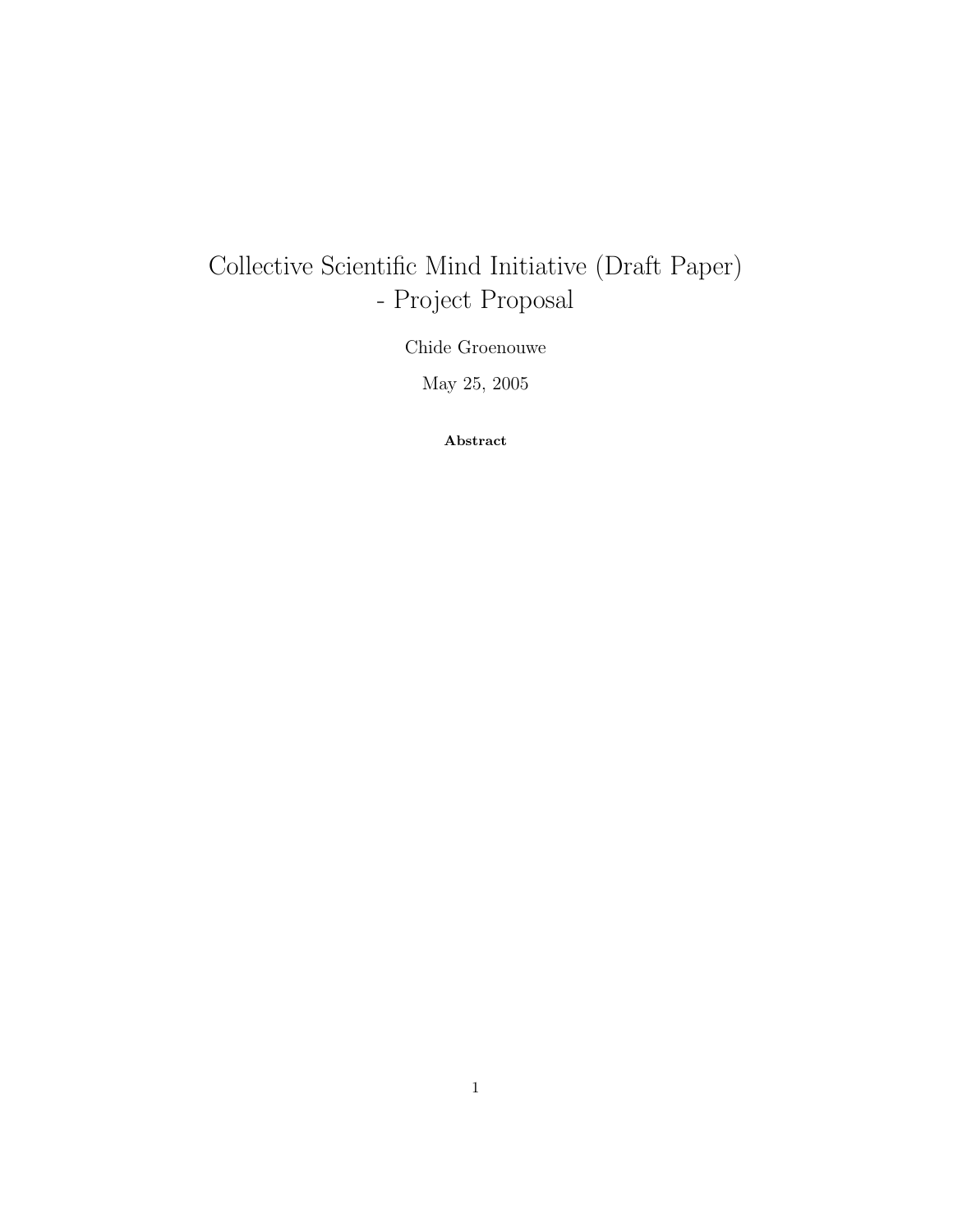## Contents

| $\mathbf{1}$   | Introduction                                                            |                                                                                                  |                                                                     | $\bf{3}$        |
|----------------|-------------------------------------------------------------------------|--------------------------------------------------------------------------------------------------|---------------------------------------------------------------------|-----------------|
|                | 1.1                                                                     | Brief Explanation of the CSM Concept                                                             |                                                                     | 3               |
|                | 1.2                                                                     |                                                                                                  | Context of the Conception of the CSM concept $\ldots \ldots \ldots$ | $\overline{4}$  |
|                | 1.3                                                                     |                                                                                                  |                                                                     | $\overline{5}$  |
| $\mathbf{2}$   |                                                                         | The Collective Scientific Mind (Initiative)<br>Properties of a Collective Scientific Mind<br>2.1 |                                                                     |                 |
|                |                                                                         |                                                                                                  |                                                                     |                 |
|                |                                                                         | 2.1.1                                                                                            | Self-Similarity                                                     | $6\phantom{.}6$ |
|                |                                                                         | 2.1.2                                                                                            | Strong Collective Memory                                            | $\overline{7}$  |
|                |                                                                         | 2.1.3                                                                                            |                                                                     | 10              |
|                |                                                                         | 2.1.4                                                                                            |                                                                     | 11              |
|                |                                                                         | 2.1.5                                                                                            | Role-Following as a Consequence of a Strong Collective              |                 |
|                |                                                                         |                                                                                                  | Memory and Intensive Reuse                                          | 12              |
|                |                                                                         | 2.1.6                                                                                            | The Paradox of Self-Similarity and This Proposal                    | 13              |
|                | 2.2                                                                     |                                                                                                  | Solution to Problems in Contemporary Organisations                  | 14              |
|                | 2.3                                                                     | Information Technology $\dots \dots \dots \dots \dots \dots \dots \dots \dots$<br>15             |                                                                     |                 |
|                | 2.4                                                                     | 15                                                                                               |                                                                     |                 |
|                | 2.5                                                                     |                                                                                                  |                                                                     | 16              |
|                |                                                                         | 2.5.1                                                                                            | Building the Scientific Mind of the Learning Development            | 16              |
|                |                                                                         | 2.5.2                                                                                            | The Difference Between CSM and Problem Based Com-                   |                 |
|                |                                                                         |                                                                                                  |                                                                     | 17              |
|                |                                                                         | 2.5.3                                                                                            | The Difference Between CSM and Multi- or Transdiscipli-             |                 |
|                |                                                                         |                                                                                                  |                                                                     | 18              |
|                |                                                                         | 2.5.4                                                                                            | The Difference Between CSM and Problem Oriented So-                 |                 |
|                |                                                                         |                                                                                                  |                                                                     | 18              |
| 3              | <b>Properties of Participants</b>                                       |                                                                                                  | 18                                                                  |                 |
| $\overline{4}$ | "Appetizers" for a CSM                                                  |                                                                                                  |                                                                     | 19              |
|                | Appetizer I: Explicitised Argumentation on a Specific Scientific<br>4.1 |                                                                                                  |                                                                     | 20              |
|                |                                                                         | Appetizer II: Collaborative Article Conquering                                                   |                                                                     |                 |
|                | 4.2                                                                     |                                                                                                  |                                                                     | 21              |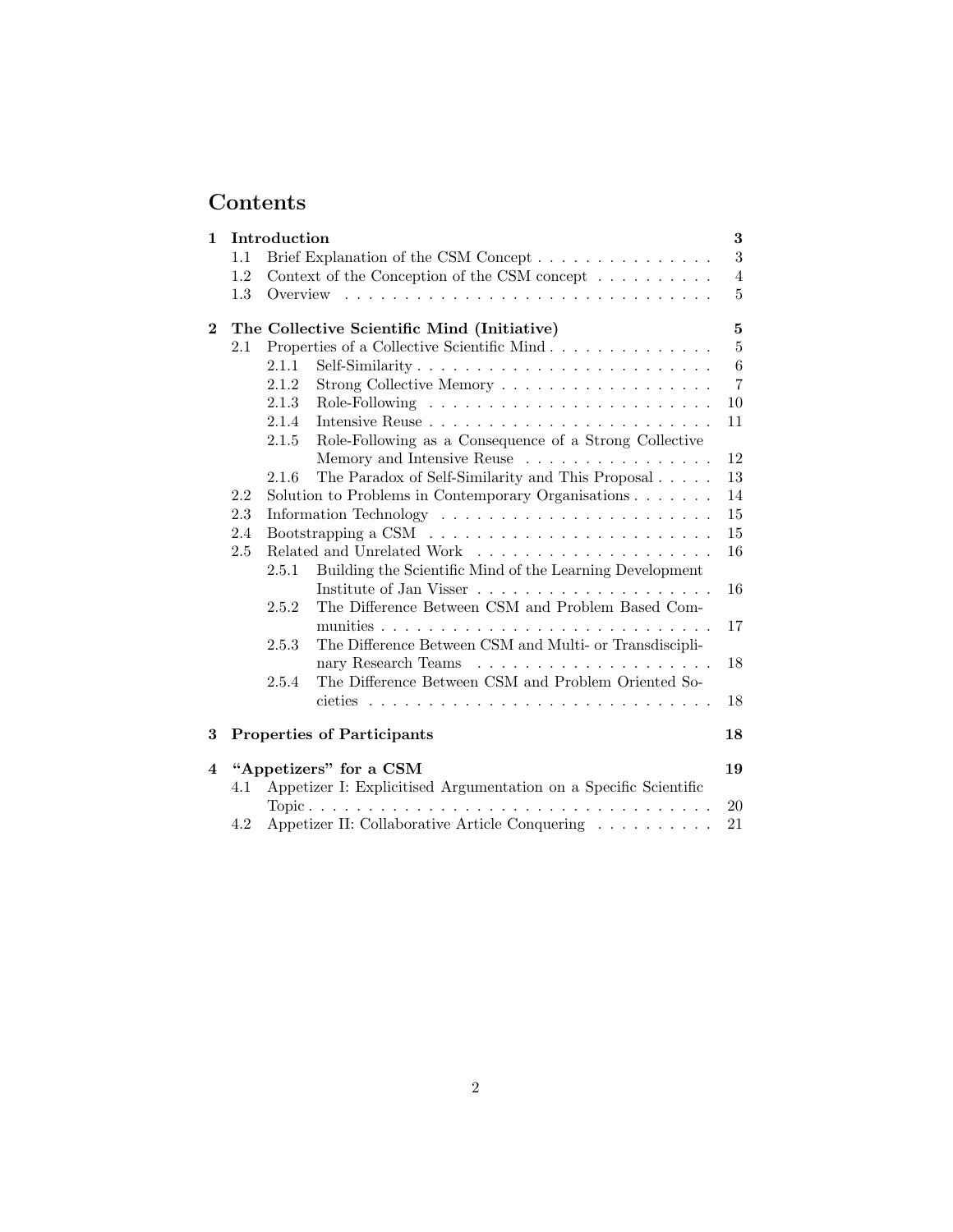## 1 Introduction

The Collective Scientific Mind Initiative (CSMI) aims at organizing one or more Collective Scientific Minds (CSM). This paper has been written for two main purposes. In the first place to define the CSM concept and the context of its conception and in the second place to reach participators to take part in a potential CSM. In this introduction we will first briefly sketch the concept and the context of its conception.

#### 1.1 Brief Explanation of the CSM Concept

A CSM is in the first place a universal and strongly collectively operating scientific community. It is universal in the sense that it is open for and strives for participation in the widest range of scientific research fields possible, whether it is physics, sociology or mathematics. It is collective in the sense that research activities are carried out collectively.

In addition, a CSM complies with five other properties: self-similarity, strong collective memory, role-following, intensive reuse and a low degree of member turnover. These properties are not posed as fixed rules, but as a point of departure for further refinement. Moreover, some properties are idealisations that cannot be completely reached, but rather state the desired direction of development.

The property of self-similarity is important to such an extent, that we will elaborate on it already in this introduction. In the scope of this article, selfsimilarity means that the constituting parts of a community, thus the individual members, reflect the whole community. Properties that are derived from self-similarity include: not only is the whole CSM universal, each subgroup of members is universal too (note: if the subgroup is an individual, "universal" translates to "homo universalis".); the CSM is developed in the "we-werelation" (as opposed to the "we-them-relation"): all members are creators of the organisational structure of the CSM; its collective memory has a high degree of knowledge self-similarity: every member has got a "mental copy" of the knowledge that is present in the complete CSM. It might be clear that for this to be realised, a low degree of member turnover is required.

As a consequence of the property of self-similarity, a CSM can come into existence by a bootstrapping procedure. Starting with a minimal predefined organisational structure, the CSM develops and refines itself as a base for exploring collectively, while exploring collectively. Thus, penetrating into research problems is not the end-goal, but material to get the CSM into motion. The emerging organisational structure of the CSM will be of equal importance. Part of this process is about the CSM using its previous experiences in a variety of specific research areas as a means to "specialize in specializing".

Finally, three things are important to note. First, defining a CSM as a set of fixed rules would be contradictory with its own point of departure (to be specific: it would be contradictory with the property of self-similarity). That is why the description of a CSM, and even this complete paper, is written with the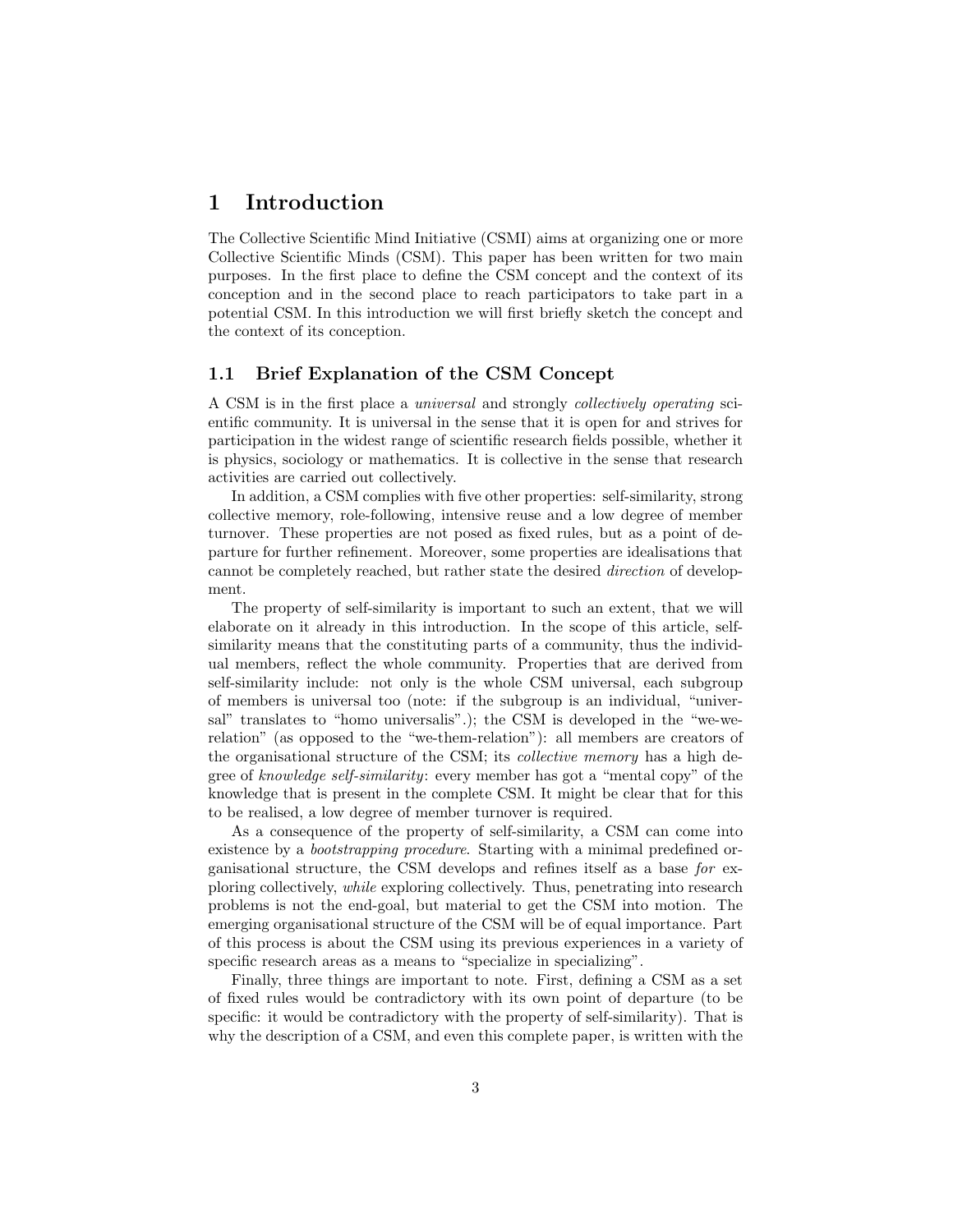intention of forming a "beacon" to reach potential participators that recognise their own motivations in this paper. Exactly because of this reason I want to urge people that consider to participate to read all material carefully, and examine critically whether there is indeed an alignment between their internal motivations and what is described here. Parts of the material will ring bells by many, but the specific combination into the philosophy behind the CSM is what matters. Secondly, it should be emphasised, that a CSM is not posed as a quest for "the right way" to cooperate in the domain of scientific research. A CSM respects and can coexist with many other approaches, and deems them to be equally valuable. Thirdly, although mentioning technology (in particular information technology) is not required for formulating the essential properties of the CSM concept, it will play an indispensable role in the realisation of these properties.

#### 1.2 Context of the Conception of the CSM concept

It is hard to determine exactly where to draw the border between the definition and the context of the conception of the CSM concept. It is a combination of intuition, experience, rational considerations and a sense of elegance that has lead me to define the concept as it is now. However, with certainty can be identified, that a central element can be found back in the opening sentence of Visser's personal page (founder of the Learning Development Institute): "The desire to discover; the lure of the unknown; the possibility to encounter beauty and wholeness; the conviction that, for any individual, it is possible to change the world – these are some of the things that motivate what I do."<sup>1</sup> Three words in this sentence play a central role in the context of this initiative: "discovery", "wholeness" and "beauty". The explorative nature of a CSM should be stressed. In contrary to a more problem oriented individual, for which the path towards the goal is subdued to the goal itself, in a CSM the path towards a goal is of equal importance. Locally set goals, like problems, give the CSM handles to follow a path, and following the path with attention and awareness will give it the handles to encounter the unexpected, to experience beauty and to grow. It is wholeness that is both expressed by the collectiveness of a CSM (a group of people that form a whole), as in the self-similarity: the whole community being reflected in each of its constituting parts. It also explains why, by definition, a CSM is not a problem based community, which it might be confused with. It is closer to being "explorative based", exploring itself and the surrounding world, and growing, refining and evolving while doing this. Specific goals – which include, but are not limited to problems – are just one of the types of fuel to feed this process.

Although the conception of the CSMI is not based on the observation of problems, CSMI contributes positively to a solution for some fundamental problems that exist today in the scientific process and beyond. Specifically, it addresses the problem of the globally-spread phenomenon of the fragmentation of knowl-

<sup>1</sup> see the people section of http://www.learndev.org/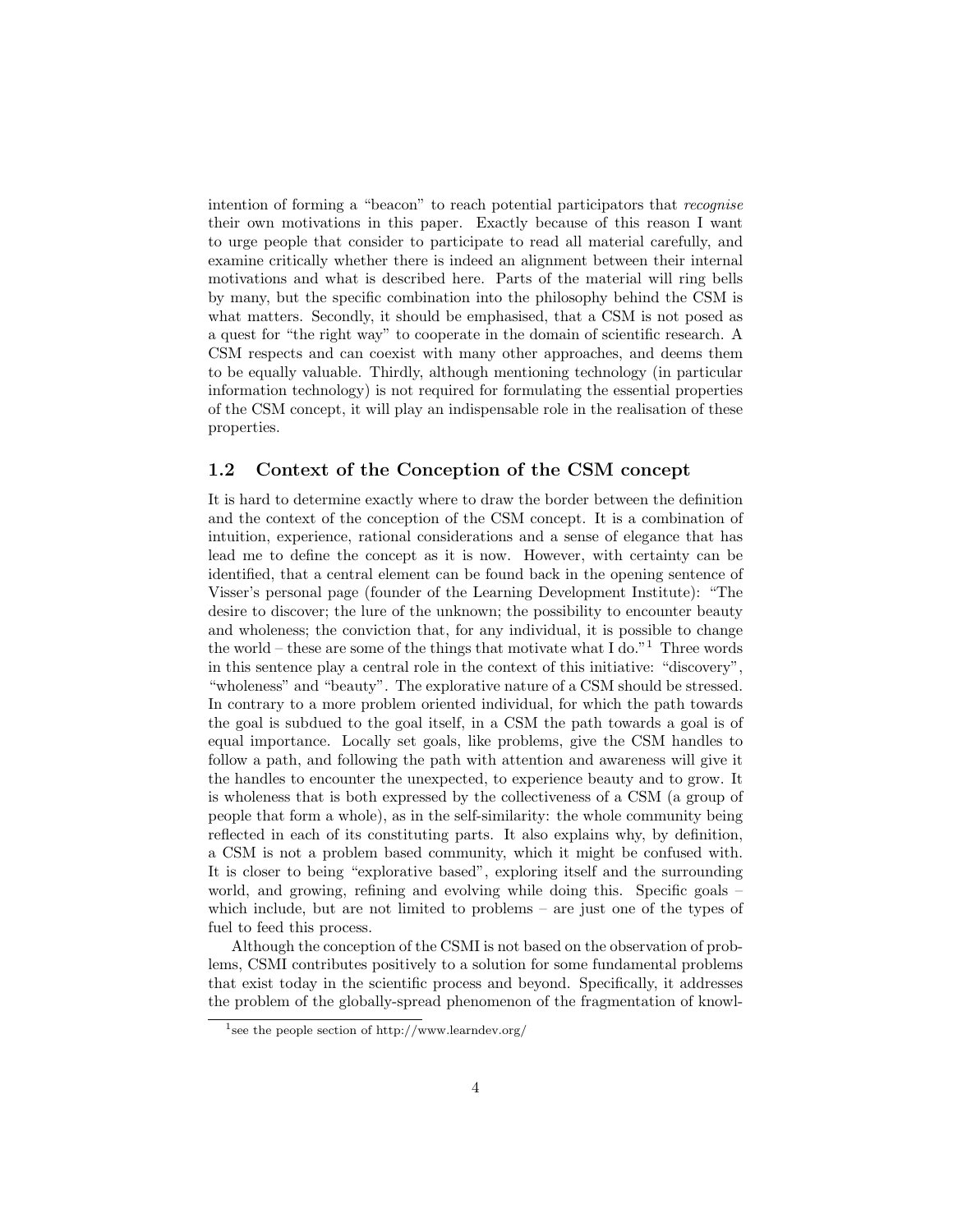edge and mind and its negative consequences. This problems were and are addressed by many, amongst which people that can be considered to have a considerable overview in the field like Visser (Learning Development Institute and former director of Learning Without Frontiers Unit within UNESCO) and Morin (former director of le Centre National de la Recherche Scientifique in France). Other important properties that are envisioned to be emerging within a CSM are: high adaptability to the characteristics of each individual (with respect to learning and creating) and providing an environment in which the inner drive and gifts of individuals are aligned with the greater whole they participate in, instead of forcing them into predefined categories.

#### 1.3 Overview

The central section of this article, section 2, is devoted to the development of the CSM concept. In section 3 matching criteria for future participants in a CSM are described. The article concludes with two concrete points of departure for a community that could evolve into a CSM (section 4).

## 2 The Collective Scientific Mind (Initiative)

In this section the properties of a CSM will be put forward (2.1), followed by an elaboration on its connection with possible problems in contemporary organisations (2.2) and the nature of its relation with information technology (2.3). Subsection 2.4 explains why a CSM can come into existence by a bootstrapping procedure. The section is concluded by pointing out relations and differences with work of others  $(2.5)$ .

#### 2.1 Properties of a Collective Scientific Mind

The set of properties of a CSM that will be introduced in this section must not be conceived as rigid facts, neither as an axiomatic foundation. They are indicators of an underlying philosophy, which is, as always, impossible to grasp by words only. They are open for further refinement in the evolution process towards approaching that underlying philosophy. Also, note that some properties are idealisations, which cannot be realised, but which, nevertheless, can be approached.

- Self-similarity. The whole organisation is reflected in each subgroup, up to the individual members. (See 2.1.1).
- Strong collective memory. In an organisation with a strong collective memory every member knows what the organisation as a whole knows (knowledge self-similarity). (See 2.1.2).
- Role-following. Every participating individual, no matter age, sex or stage is continuously in the stage of switching formally to any existing or newly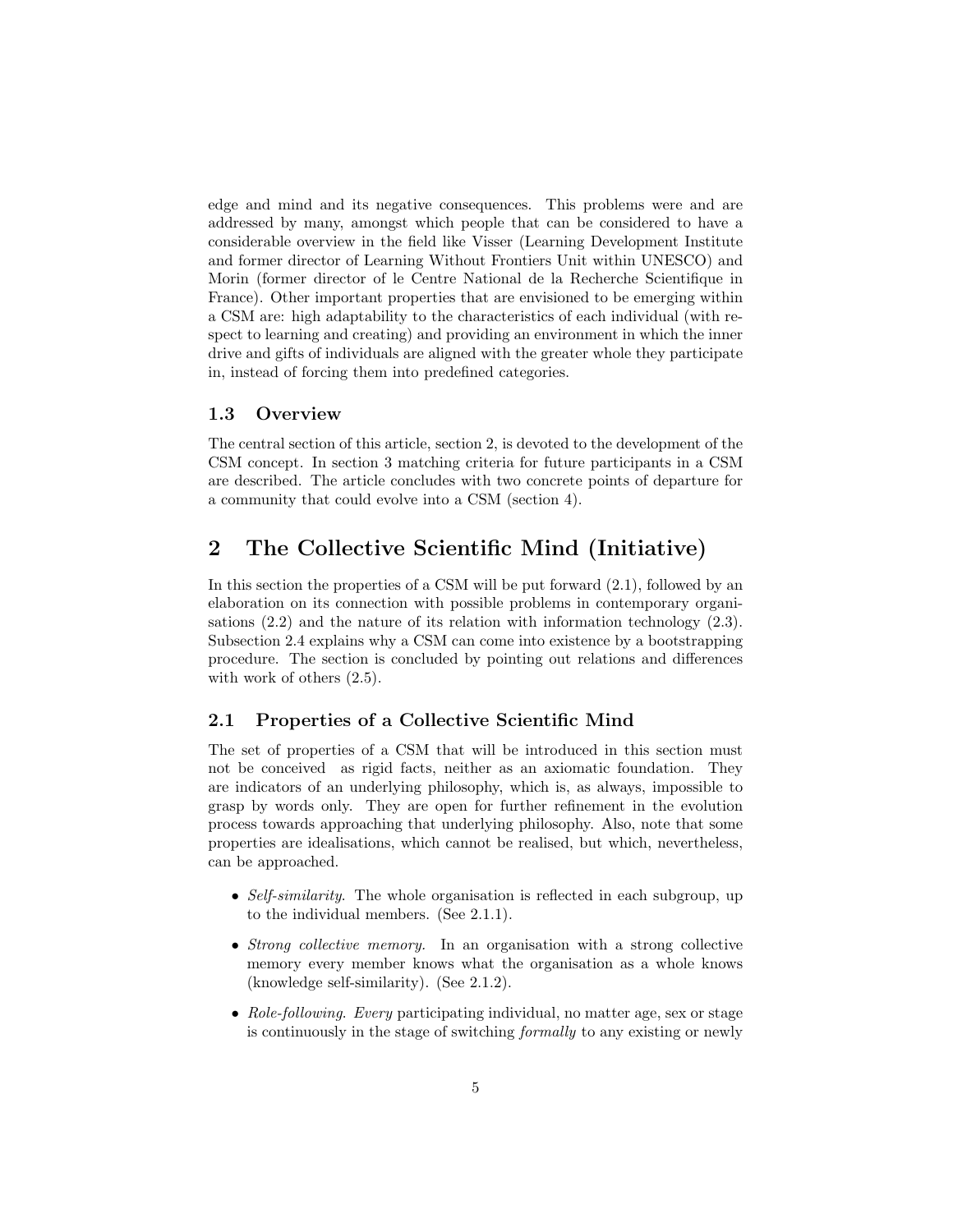created role(s) that reflects best what he or she is inspired to and can express at any moment in the scientific process. . (See 2.1.3).

- Intensive reuse. The members of a CSM are intensively reusing and reorganizing previous contributions in the collective memory in different contexts. The multiplicity of stages of the collective body of knowledge is also stored and as a default, they are never erased. (See 2.1.4).
- Low degree of member turnover. A CSM consists of a fixed group of people. (as a consequence of a strong collective memory. (See 2.1.2).

The following subsections provide an elaboration on the first three properties. The last property is explained within the section about the strong collective memory  $(2.1.2)$ . in which the following things will be treated:

- 1. A definition of the property.
- 2. The motivations behind the property.
- 3. A discussion about the extent to which the (idealised) property can be realised.

#### 2.1.1 Self-Similarity

An object is *self-similar* when the whole object is reflected in each of its constituting parts. This notion plays a key role in an integrated development of the CSM. Here we define self-similarity as follows: a scientific community is self-similar when the properties of the whole are reflected in each sub-group of the members of that community, with the smallest sub-group consisting of one member. Ideally, a self-similar scientific community has at least the following properties:

- The scientific knowledge gained by one member, is immediately transferred to all the other members in the CSM. So, all members contain a "mental copy" of the knowledge of the CSM as a whole. (See also the notion of knowledge self-similarity in 2.1.2.)
- Gained meta-cognitive knowledge regarding the scientific process by one member of subgroup of members, is immediately transferred to all the other members in the CSM. (See also the notion of knowledge selfsimilarity in 2.1.2.)
- Every member plays every role in the same ratio as the other members. For example, everyone involved in the development of the groupware environment of the CSM, in the design and adaptation process of the organisational structure and in the acquisition of new knowledge.

Of course, no CSM can be purely self-similar, even if every member would try sincerely, as a consequence of: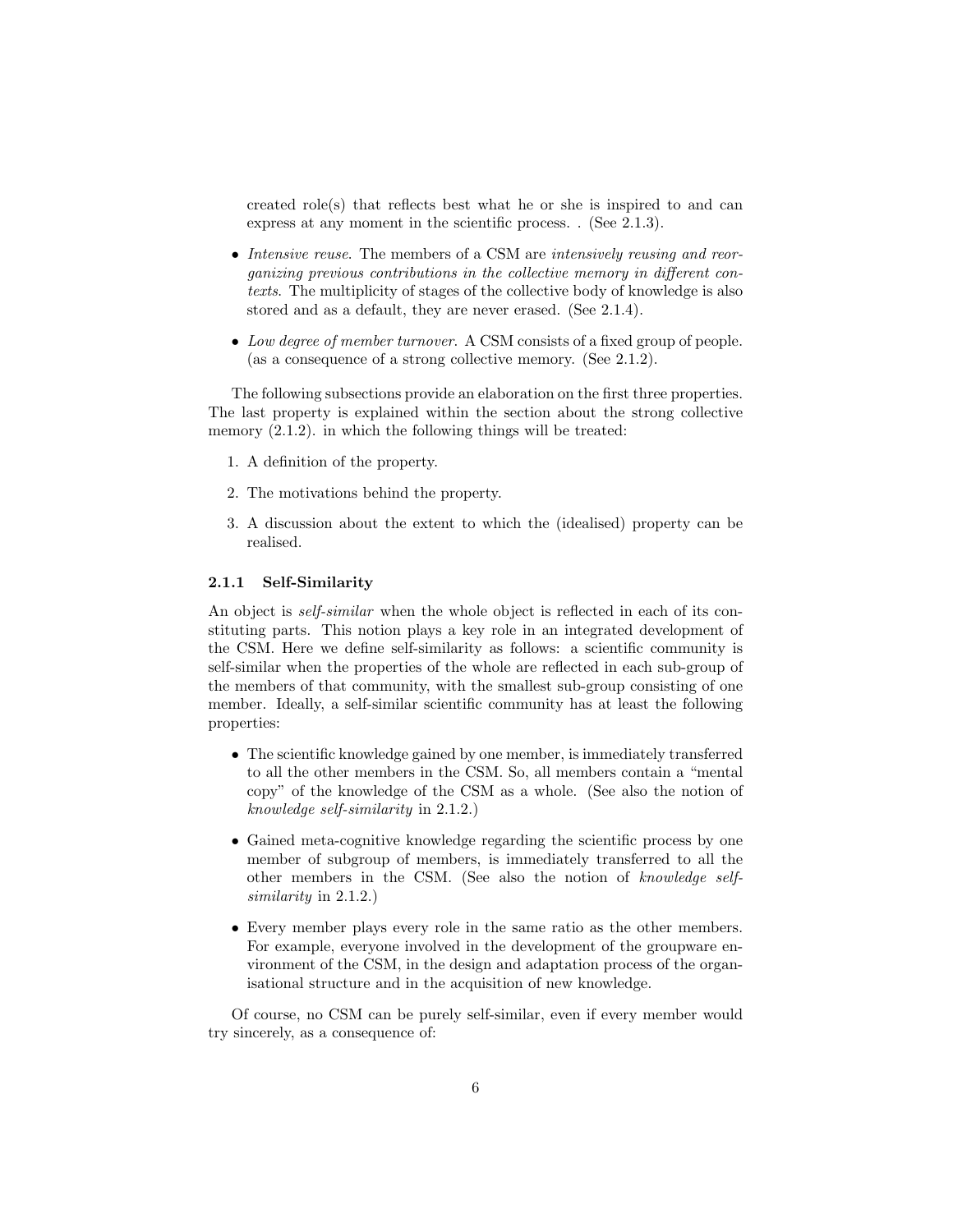- differences in talents,
- the amount of collective knowledge to be captured, leading to the necessity of dividing it over the members and
- focus and time needed to build the right mental and physical form to perform a certain task excellently. (e.g. for a sport, lecturing, performing a music piece).

A CSM explores the limits of self-similarity, while keeping these boundary conditions into account.

Self-similarity is a desirable property of a CSM, because it is essential for a development towards a state of wholeness instead of fragmentation. When a community consists of specialised parts and individuals, the individual members cannot see where their contribution fits into the whole, because they have never experienced the different aspects of that whole. When the whole is reflected in each of its parts, this will help the part of the whole moving in congruence with that whole. Specific motivations for knowledge self-similarity are developed in section 2.1.2.

#### 2.1.2 Strong Collective Memory

The collective memory is a memory in which knowledge of individuals, subgroups within the organisation and the complete organisation are stored (it is a memory), and that are accessible to or shared among all members within the community (it is collective). Every organisation has a collective memory. However, the collective memories can differ in different respects.

I have designed a few definitions which make the concept collective memory more tangible and definable, and which will prove to be a valuable tool to explain in what respects a CSM is different from other seemingly equivalent approaches (such as multidisciplinary problem-based communities). Of course, I am fully aware of the fact that, it is based on certain assumptions that somewhat simplify reality. Consequently, the definitions should be considered to be a useful perspective on, instead of a complete model of collective memories.

A piece of knowledge, an experience or skill, will be called a "knowledgeitem", or simply an "item". An individual has *internalised* a knowledge-item, when he or she has a piece of knowledge in his "mental" possession (in case the item is a piece of knowledge), has acquired a certain skill (in case the item is a skill), or has gone through a certain experience (in case the item is an experience). An item that is stored on a (nonhuman) medium, is externalised in that medium. Three dimensions will provide us with handles to determine the properties of the storage of a knowledge-item.

- 1. Accessibility: to what extent do the members of the organisation have access to the item that they have not internalised as yet?
- 2. Duration: over what period of time will the item be stored in the organisation?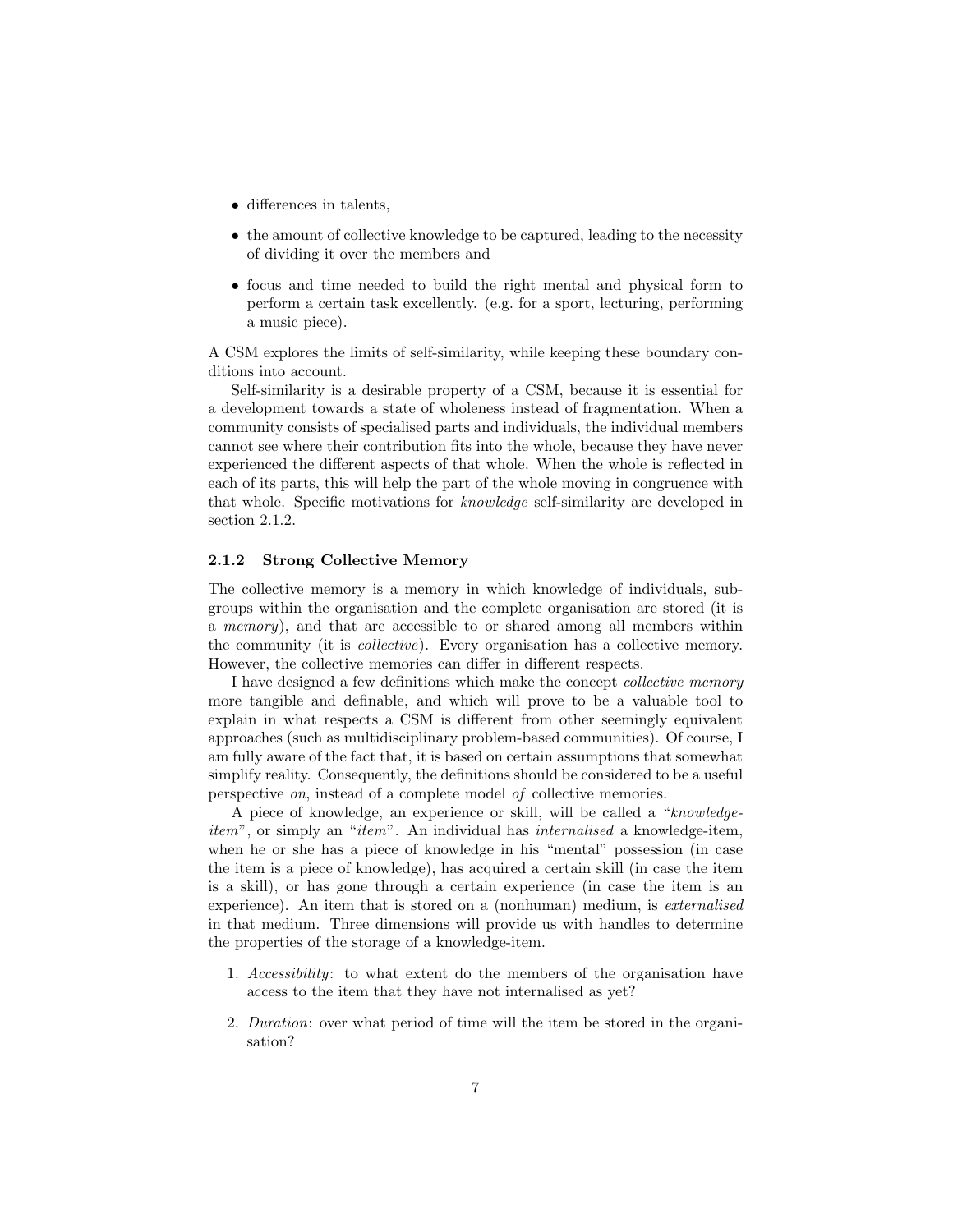3. Spreadedness: the ratio of members that have internalised a certain item to the total number of members of the organisation.

Next, I will introduce the concept of degree of knowledge-self-similarity: the average spreadedness of all items in the collective memory. The choice for this term is based on the fact, that if the degree of knowledge-self-similarity is equal to 1, each thinkable subgroup of members – up to the individual members – of a CSM contains exactly the same knowledge as the complete CSM. In other words, the knowledge of the complete CSM is reflected in each subgroup of members.

Important and interesting observations are:

- 1. Many items cannot be externalised, or can only be externalised partly. Externalisation requires a reduction to something that can be expressed in some sort of language, and this is not always possible. The knowledge that bees are involved in creating honey can be externalised quite well, by writing this fact down (for the sake of this example, we assume that the meaning of the individual words to express this knowledge are already shared throughout the community). The skill of shooting with an arrow can partly externalised in an instructional paper, but this paper is not equal to the skill. The muscular development and body coordination cannot be externalised. Writing the paper will only increase accessibility to the skill of shooting with an arrow.
- 2. Items that are stored in internalised form only, survive as long as there is an individual alive with this knowledge internalised. This type of knowledge is at risk of having a low duration, unless there is a strict policy of transferring this knowledge from generation to generation with enough people.<sup>2</sup>
- 3. Items that are stored externalised in a "permanent" medium, have a high duration.

Other essential definitions are:

- 1. In a perfectly strong collective memory accessibility to each item is perfect, duration of each item is infinite, and the spreadedness of each experience is at any moment complete (or equivalently: the knowledge self-similarity is equal to 1). A collective memory is stronger than another, when it exceeds the other in all three dimensions. However, this is a sufficient, but not a necessary condition.
- 2. A member that strives, out of his or her own will, for optimising all three dimensions, is *striving for a strong collective memory* for the organisation. If a substantial part of members of an organisation strive for a strong collective memory, then the organisation strives for a strong collective memory.

<sup>2</sup>An excellent example is the systematic oral transfer of the Indian epos of "Mahabharata".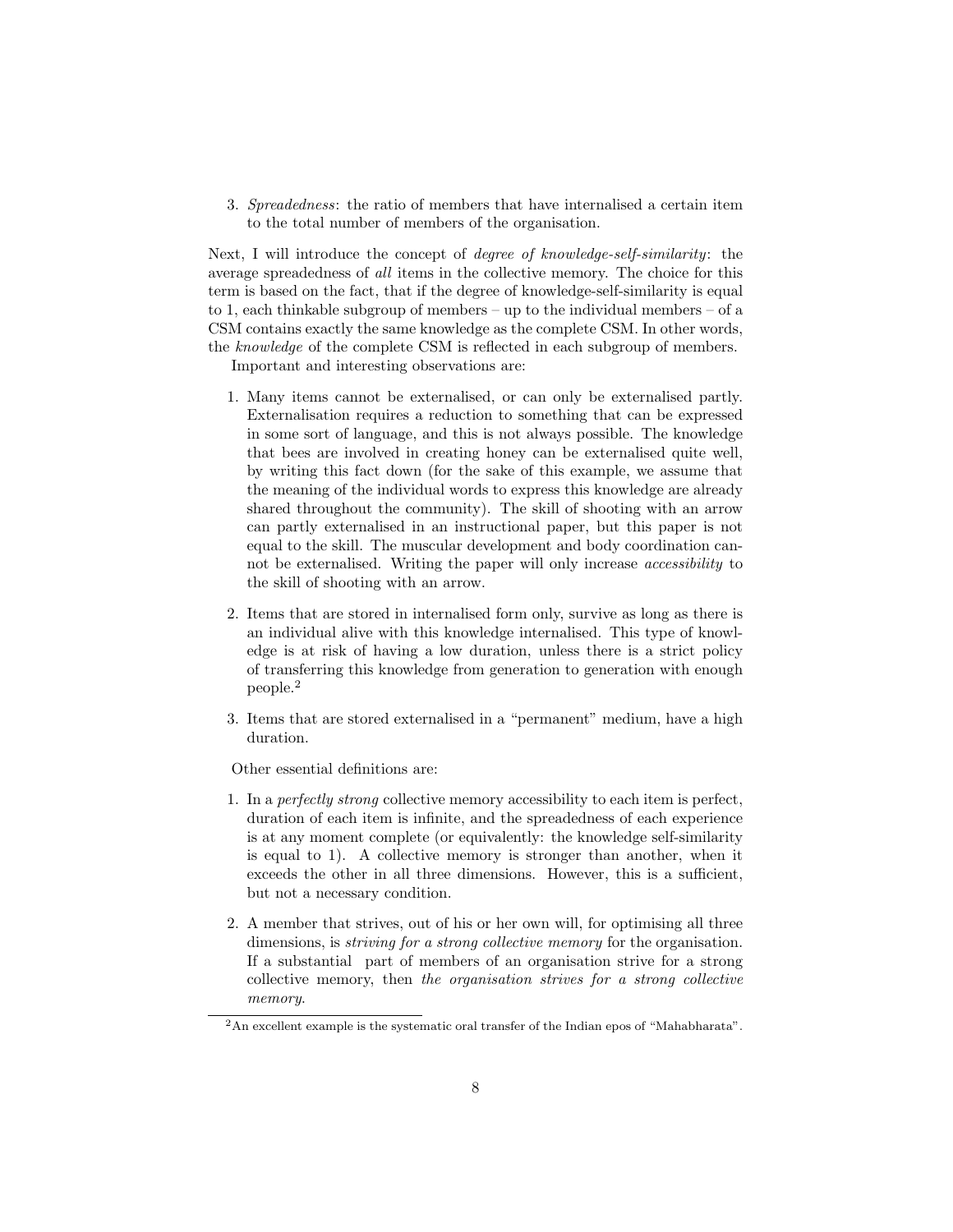Even in a community that strives for a strong collective memory, the ideal of complete knowledge self-similarity can only be approached. This is, amongst other things, caused by:

- 1. Differences in gifts and limitations between individual members.
- 2. Limited capacity for knowledge-absorption by individual members.
- 3. Focus and time needed to build the right mental and physical form to perform a certain task excellently (e.g. for lecturing or performing a piece of music).

(see also 2.1.1)

The following considerations are some of the motivations behind choosing a strong collective memory as a property of a CSM:

- 1. A strong collective memory enhances the possibility to integrate, abstract from, simplify and generalize knowledge, because every individual member has an overview of the complete body of knowledge.
- 2. X people containing the same knowledge is something more than X copies of this knowledge.
- 3. A strong collective memory gives each individual a less fragmented overview over the collective knowledge, promoting the emergence of activities of individuals that are in harmony with the whole.
- 4. The process in which each individual is trying to get an overview of the knowledge contained in the CSM is not only considered to be a step towards wholeness, but in itself as being an expression of wholeness.
- 5. The desire for a strong collective memory is consistent with the explorative nature of a CSM. Individuals in it are eager to interact with new knowledge, to meet and interact with the unexpected, even if it is not directly useful for their local problems.

I will elaborate on the first point, by drawing an analogy with the theory of artificial neural networks. One of the central questions is epitomised by the "grandmother-neuron problem". Are single neurons or bundles of neurons devoted to remembering your grandmother (comparable with modern computer memory chips) or is this knowledge somehow dispersed over the brain? Suppose that a so called Backpropagation network has learned to reproduce a symbol, let say an 'R'. Remarkably, shutting off one neuron, will not lead to an 'R' with some pixels missing, but to an 'R' that is distorted over its entire surface. Shutting of more neurons will cause the 'R' to become distorted more and more, until no 'R' is recognizable anymore. In other words: a neuron doesn't take care of a specific area of the 'R', but each neuron somehow contains an imperfect reflection of the complete 'R'. The reflection of the complete 'R' into many neurons builds a very sharp image of the 'R'. Complete this analogy, by replacing the 'R' with "knowledge in the CSM", "neuron" with "individual", "pixel" with "knowledgeitem" and "surface" with "collective body of knowledge".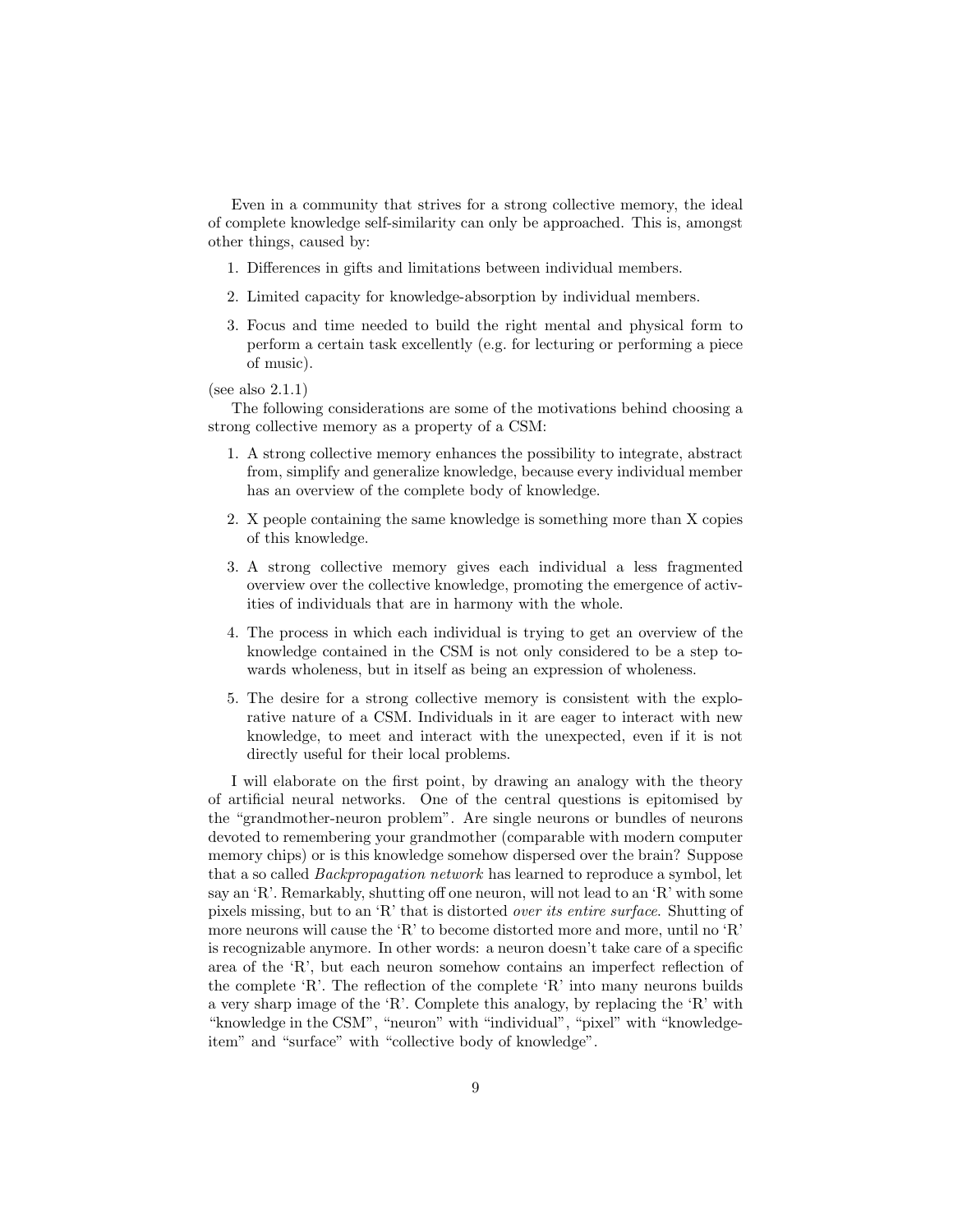#### 2.1.3 Role-Following

I will define an organisation to be role-following when roles are dynamically connected to persons, in such a way that they fit the activities that a person could best be carrying out as a consequence of the actual situation. The best activities form an alignment of state of mind of the individual, including his or her background and the whole she or he is part of. People are continuously switching roles when interacting with themselves and their surrounding environment, roles that reflect what they are really doing at that moment. A "student" (the formally assigned "role") is in fact operating in the role of an "educator", when he helps a fellow student answering a question; a "professor" is in the role of "student", when confronted with a new research area that is new for her.

The opposite of the role-following organisation, is the role-assigning organisation, in which roles are assigned and fixed over a period of time, regardless of the actual situation a person is in. Examples are: people employed as "researchers" for an indeterminate period of time, people that are subscribed as "students" for the coming six years (see also [Visser and Berg, 1999], p. 17).

An *explicit* role is a tokenised role concept, that is to say, a concept of a role abbreviated by a language expression that is connected to a person (e.g. "teacher", "scientist" or "lecturer") They can both be used in role-assigning and role-following organisations, but their interpretation is different. In a rolefollowing system, the explicit role is descriptive, whereas it is prescriptive in a role-assigning system. In a role-following organisation, roles could even be seen as emergent properties of activities that people are involved in, which diminishes the necessity to make the role they are fulfilling explicit.

An important motivation behind the choice for striving for realizing rolefollowing to the greatest extent possible in a CSM, is the fact that what a person is doing can never be abbreviated by one word only. Language constructs, as used largely today, produce an oversimplified and rigid picture of an infinitely nuanced and continuously developing and changing reality. From this perspective, role-assigning can be seen as applying this distorting and simplified language mechanism to the part of reality that is concerned with people and their identities. This process will lead, almost by logical necessity, to frictions between the inner drive of individuals and the simplifying labels that are imposed on them.

Thus in a CSM, roles that are assigned to persons as an abbreviation for their knowledge, experience, accomplishments, type of their activities and skills (e.g. scientist, writer or a nurse), are used as sparsely as possible. However, sometimes assigning roles can be handy, for example to divide practical tasks over persons. These roles are sometimes practical, and will be used in a CSM.

Role-following must not be confused with doing whatever one likes to do. Role-following can only exist when there is a strong feeling of responsibility of each individual member to find congruence between the whole and the part, and to contribute to an environment in which this congruence is progressively easier to find. If this congruence requires facing tough challenges now and then, then this is what they will be driven to do. The motivation for doing so, however, is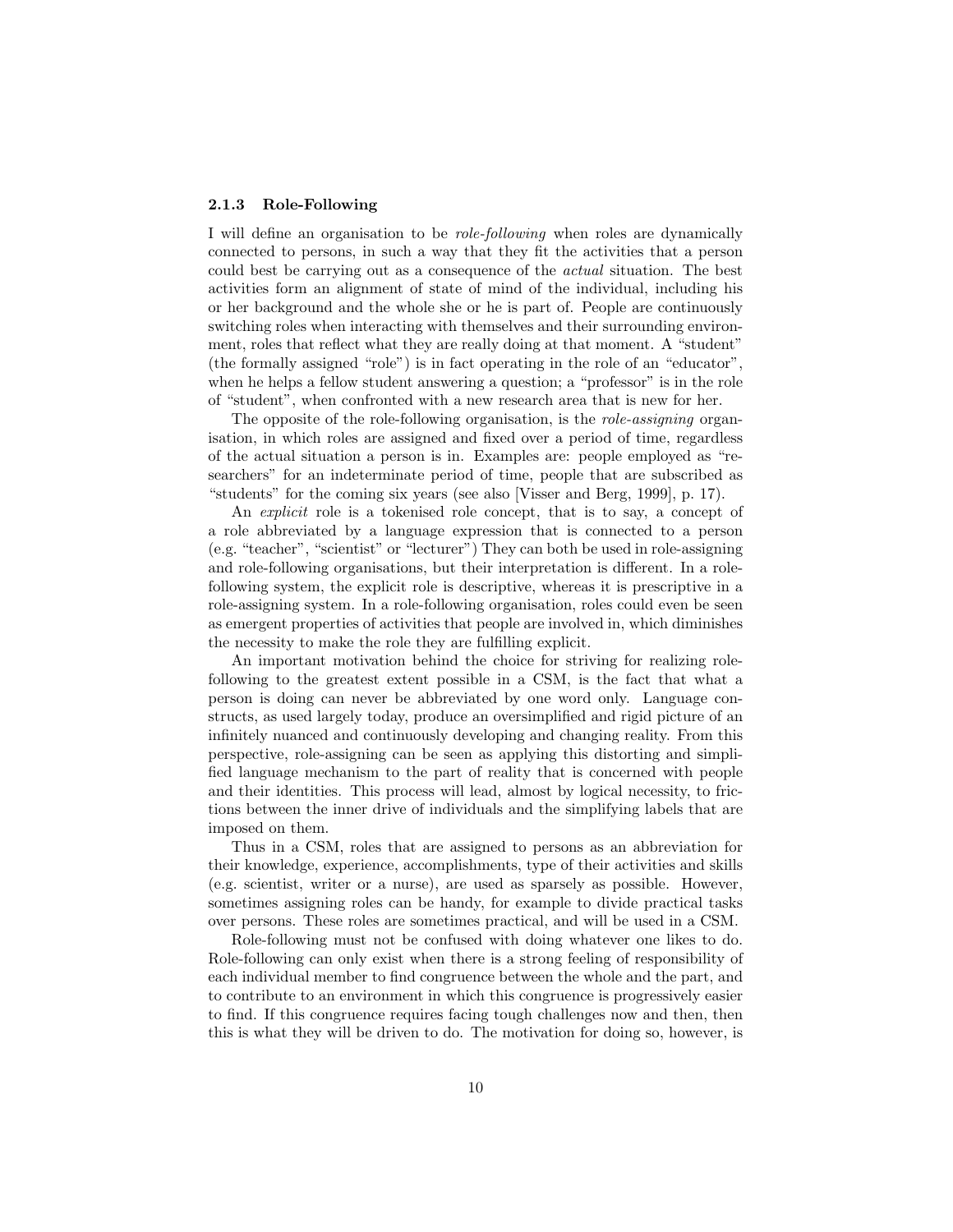internal, emerging from the individuals themselves and are not imposed. This implies that the seed for carrying this responsibility must already be present in the individual, and cannot be created, but only be fed by the structure of the organisation.

#### 2.1.4 Intensive Reuse

An organisation is making intensive reuse of its collective memory, when it reuses and reorganises the collective knowledge to the maximum extent when it is involved in processes. The property of a strong collective memory alone is not enough: it does not state anything about the source of knowledge that is used while going through processes; it only states that gained knowledge will be stored and shared. If the property of intensive reuse is added, the members first attempt to make use of the collective knowledge that is already present in the CSM, by transforming this knowledge for the new purpose, before resorting to external resources.

For example, when involved in learning Chinese words, one would first attempt to reorganise previous contributions of other members that are already present in the collective memory, instead of using lists of words composed by external parties.

There are two important motivations for associating the property of intensive reuse with a CSM. First, one of the main goals of a CSM is to grow and refine itself as a base for collective scientific research while going through it. Intensive reuse can be considered as a form of growth and refinement of the collective memory. The second motivation is that resorting to external resources would diminish the collectiveness of the CSM, and specifically, the process that I will coin collective thinking.

Collective thinking is in fact a form of intensive reuse of knowledge in the collective memory on a very fine-grained level. When a member records his or her smallest "informal" thoughts, drafts, intermediate results and so forth in the collective memory, and the other members actively absorb, extend and reorganise that information, the process of collective scientific thinking is occurring much more intense and on a larger scale than it has occurred before.

Poincaré, a great mathematician, seemed to possess over the extraordinary gift to passively see his unconscious thinking process at work: "Ideas rose in clouds; I felt them collide until pairs interlocked, so to speak, making a stable combination." (as cited by [Hadamard, 1945]). In a sense, the process of collective thinking could be considered as scaling this process up to much larger groups of people. The help of information technology will proof most probably to be indispensable (see 2.3). Berners Lee, the creator of World Wide Web, stated [Berners-Lee, 1999]:

The thing that does not scale when a company grows is intuition, the ability to solve problems without using a well-defined logical method. A person, or a small group brainstorming out loud, ruminates about problems until possible solutions emerge. Answers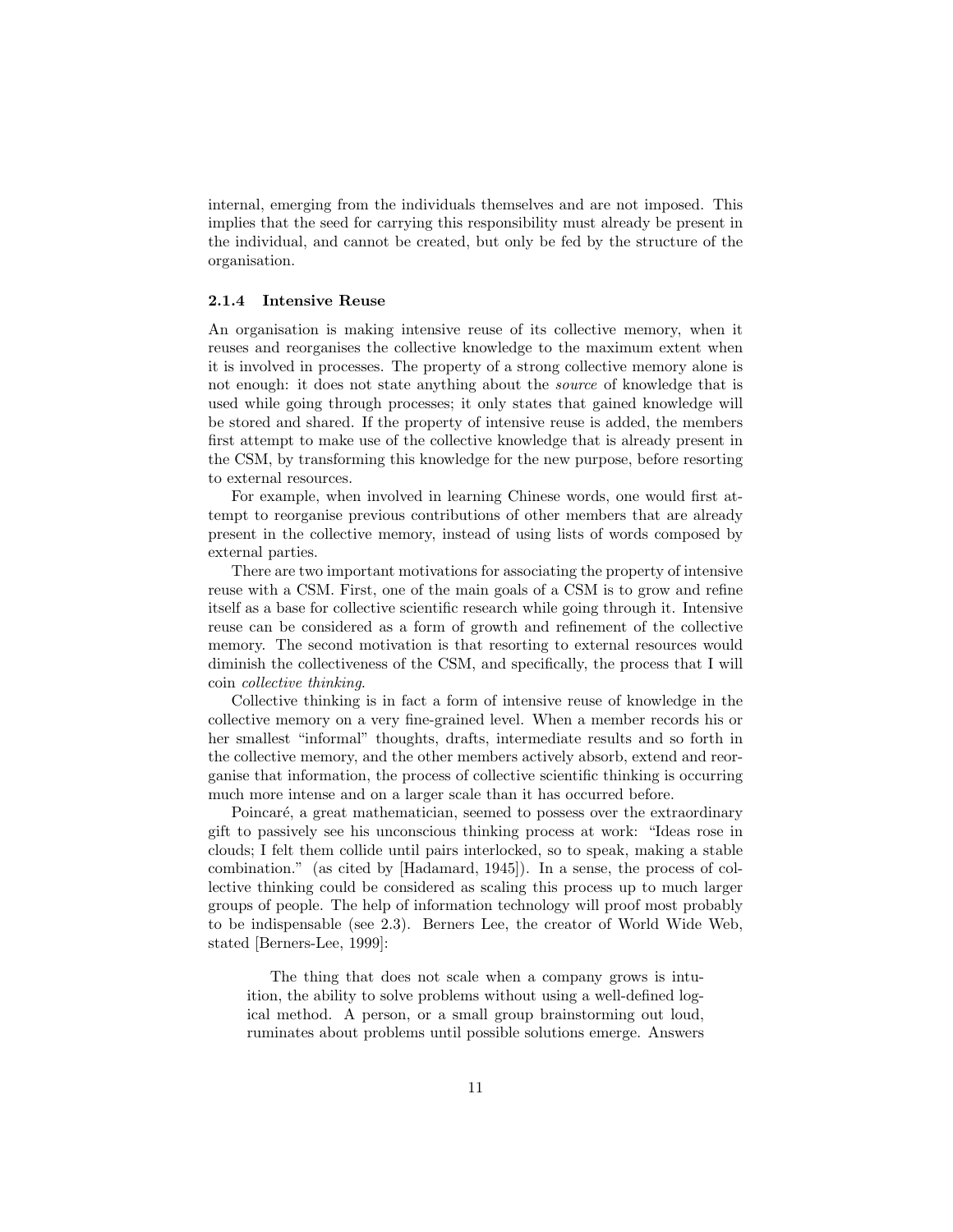arrive not necessarily from following a logical path, but rather by seeing where connections may lead. A larger company fails to be intuitive when the person with the answer isnt talking with the person who has the question.

Its important that the Web helps people be intuitive as well as analytical, because our society needs both functions. Human beings have natural balance in using the creative and analytical parts of their brains. We will solve large analytical problems by turning computer power loose on the hard data of the Semantic Web.

These continuous collective reorganisations of shared and stored thoughts, is envisioned to lead to fully fledged scientific theories and applications. It is important to note, that the reorganisation and reuse property even holds for these theories: they are not conceived as end-goals, but nothing more than a specific organisation of the content in the collective memory, that proved to be very valuable in a specific context. The surrounding "tacit" information seen from the perspective of this specific organisation, is still present in a persistent form, ready for reorganisation and reinterpretation. For example: valuable parts might become less valuable from a new point of reference, and seemingly dead branches or side-effects in (collective) thought, might come into full focus in the future.

For this process to be successful, it is important that there is a minimum of redundancy in the external part of the collective memory. (The external part refers to things that are stored on external media.) In other words: there are no duplicates stored of knowledge items stored in the external part of the collective memory, unless there is a special reason for it. In this way, reorganisation and extension activities will have a lower probability of becoming fragmented, with all its negative consequences. It should be noted, this is not a trivial remark, because it is almost the oposite of what we are used to, by storing the knowledge we produce highly distributed and unconnected. For example, we use a given important term in different articles in different journals, in different emails addressed to different persons, and on top of this hold private notes which again contain many duplicates of the same term).

#### 2.1.5 Role-Following as a Consequence of a Strong Collective Memory and Intensive Reuse

Very central to the philosophy of a CSM is the property of role-following (see 2.1.3): also the conventionally tacit roles played by members while they are going through processes come to their full right within the CMS. A strong collective memory and intensive reusing the knowledge in this collective memory are the key properties to realize this. Role-following could be considered as reusing the knowledge items in the collective memory  $(=$  intensive reuse property), which is only possible to a full extent when most items are present in this memory (= strong collective memory). The properties allow the realisation of an even stronger form than role-following: even roles never anticipated, nor explicitly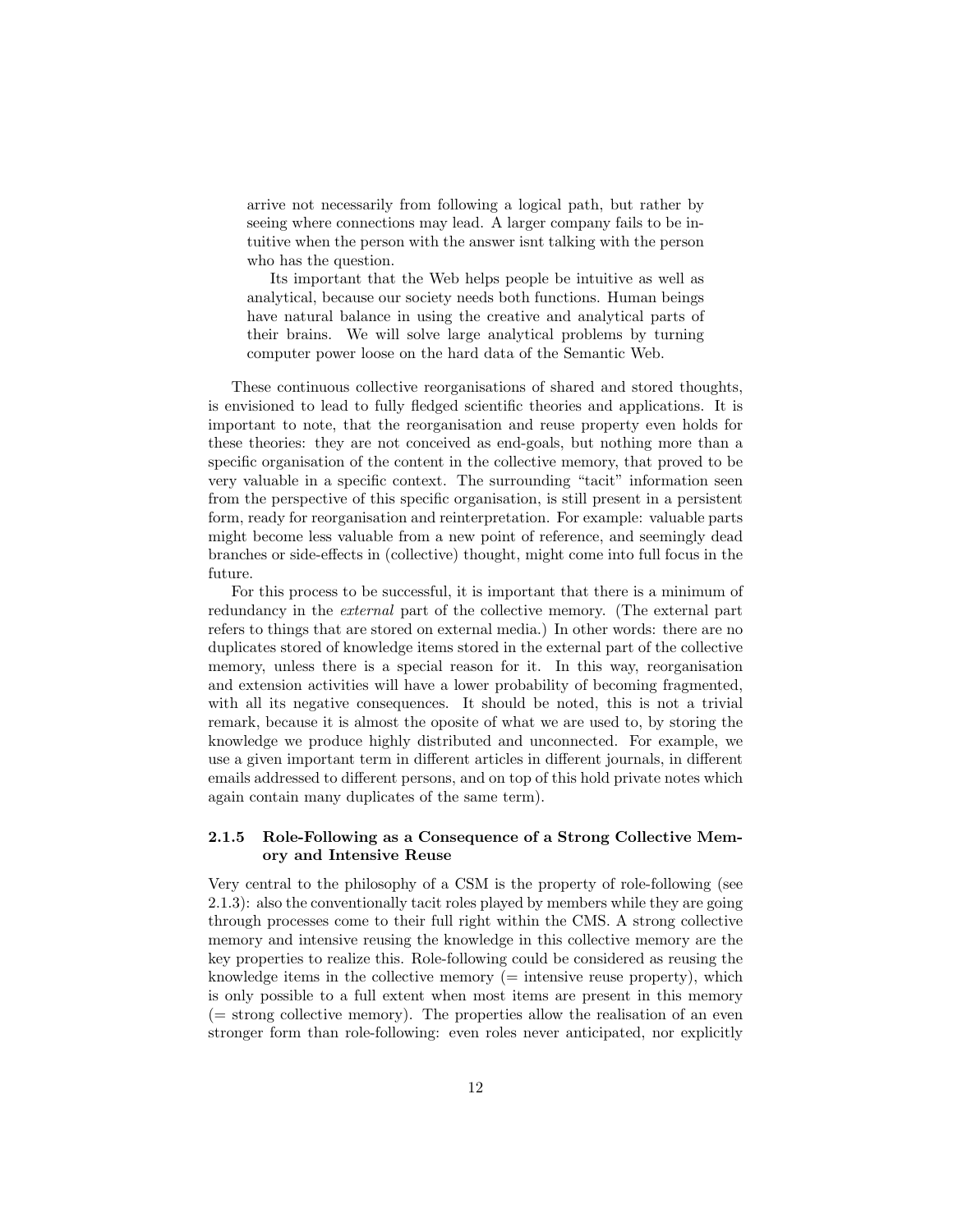neither implicitly, by the members that carried out certain activities can be post-connected to them. High accessibility and high duration, can be achieved by externalising the knowledge item in an ICT system.

Lets proceed with an example.<sup>3</sup> Diana wants to learn Chinese in the context of a study of language theory. She implicitly connects the role "student of Chinese" to herself for a period of time. As a part of functioning within this role, she makes a list of words she could not remember. Normally, students would throw these lists away. In terms of the collective memory, the knowledge item is stored, inaccessible and with a short duration. We will call these products side-effect of activities. Later in a different context, however, a side-effect may well be interpreted as a main-effect . In the CSM situation, Diana's side-effect of the process of learning Chinese (the list) is recorded in the collective memory as accessible as possible and with a permanent duration. Practically this could be realised by externalising the list in a suitably configured networked ICT-environment of the collective memory. In retrospective, Jesse could reuse the list to train himself, after discovering Diana and he have a great overlap in learning style and problems. At that moment he reuses the same material, implicitly post-connecting the role of "educator" to the Diana and reinterpreting the list of words as a main-effect ("educational material") of "educator" Diana. A year later, Yusra and Jan use the data of Jesse, Diana and others that occupied themselves with the same challenge as part of a large scale experiment to investigate the problems in which Western people learn Chinese, post-connecting the roles "test persons" to Jesse and Diana. The side-effects, seen from the perspective at creation, are now again elevated to main-effects in the form of output data of an experiment. All this rests on the fact that contributions – even considered to be side-effects at the moment of creation – are stored and made accessible for manipulation at any future point in time by any member operating within any context.

The previous example makes clear that is crucial that members also record contributions they don't think to be necessary for accomplishing the goal they defined at that moment. Recording also side-effects, so the supporting activities, in the collective memory, makes it possible to post-connect roles to people and categories to contributions afterwards.

#### 2.1.6 The Paradox of Self-Similarity and This Proposal

In an ideal case, self-similarity demands that all participants are equal creators of the environment. This document, however, already contains a list properties of a CSM, putting the writer of this proposal already in the position of a "we", and possible future collaborators in a "them" position.

This problem can be solved by interpreting the set of properties as a "beacon", instead of a set of properties that people should follow. This paper is call to people with an inner drive that already aligns with the properties as they are put forward, or better, with the underlying philosophy. I try to find other inde-

<sup>3</sup>Any similarities to actual persons are purely coincidental.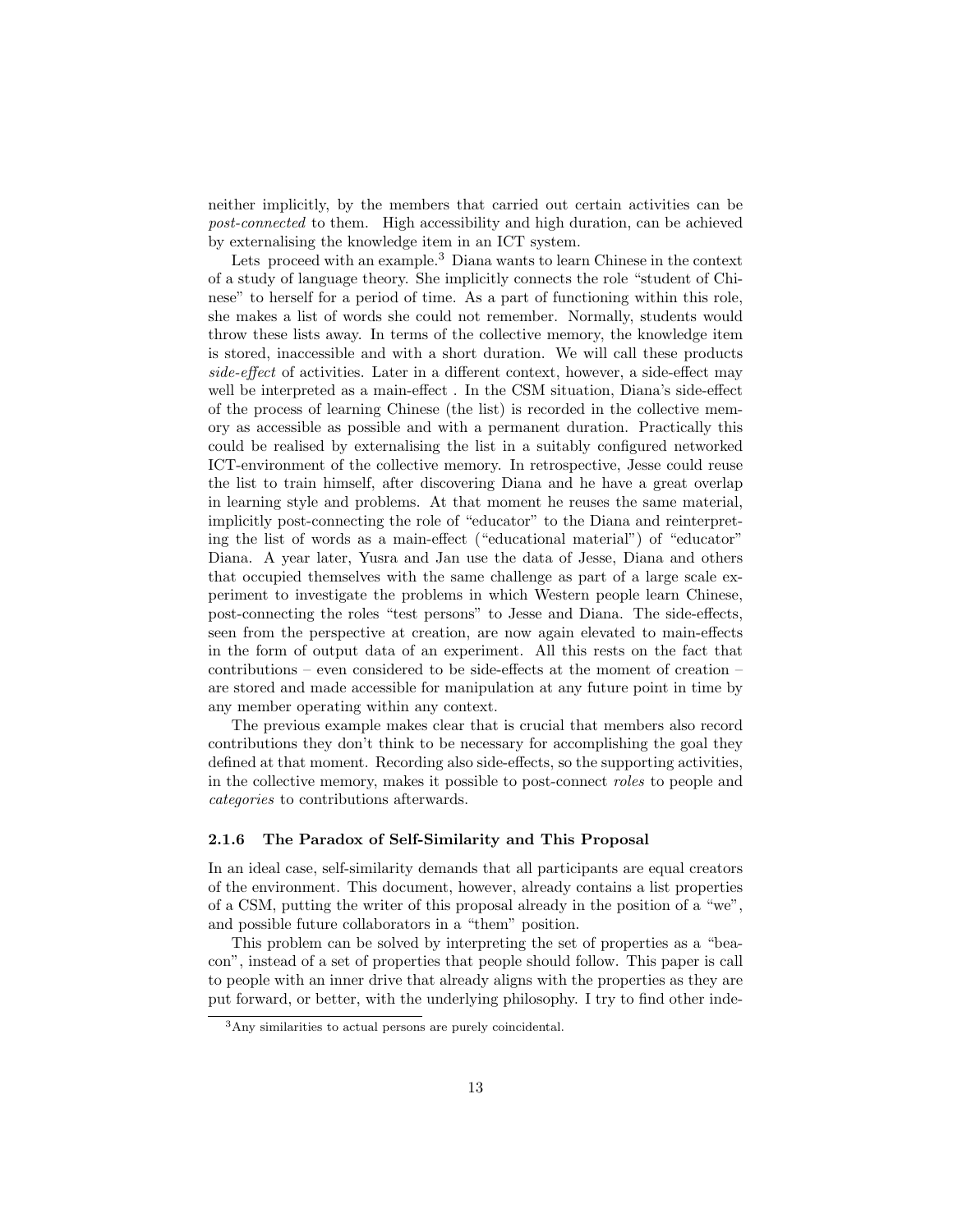pendent and original thinking "wes" with corresponding ideas for collaboration, and not "thems" that would like to passively follow the described properties as if they are fixed rules. An interesting point of view to read this article is interpreting the CSM as described here as a natural phenomenon, and not as something that is designed, created or implemented. A CSM has *emerged*, when what we observe is congruent with the underlying philosophy that is developed in this paper. An example: self-similarity can be at odds with the property of role-following in some cases. For example, when a CSM is composed of a group of members that tend to specialize when following their natural inner tendency, the CSM would definitely become an interesting organisation, but it would evolve to something that lies outside the scope of what is intended here.

Also, this implies that people fall outside the scope of this proposal, when it is their intention to implement these ideas within the group they are leading (like teachers or managers trying to introduce new ways of collaborating within their group). In this way, they indirectly introduce "thems".

#### 2.2 Solution to Problems in Contemporary Organisations

The mentioned properties of a CSM could contribute to solving a number of problems that exist in mainstream organisation and communities. However, it should be emphasised, that the CSMI does not find its conception in an observation of problems, but in positive motivations. Moreover, the CSMI goes beyond the goal to solve the problems that are formulated below. There are other approaches that could also help to overcome these problems.

- Efficient redistribution of creative energy of people. As a result of locking creative force of people down in rigid role-patterns, the right creative piece of person A will not easily combine with the creative piece of person B. Compare it with a puzzle, in which different persons have the possession over different pieces. In regular practice people of these pieces will not know each other and are assigned roles by their direct environment in which they are not even respected or seen for holding that piece. They have to develop the missing pieces themselves, while they might not be the best person to do that at that moment, or they have to go through a hard process to find other persons holding the other pieces, if they have the luck to be in a societal role that assigns them the privilege in the form of time and some sort of encouragement and confirmation that many of them might need to do so. Many pieces will probably never find their way through the rigid structures in which they are trapped.
- Adaptive environments for creating and learning. The activities of the members in a CSM will yield a variety of personalised pathways towards scientific understanding of the same theme. Not everyone has the same background knowledge, personal properties and so forth. Another problem is that the production of educational material (like good surveys and textbooks) is often years behind the cutting edge of research. Therefore, it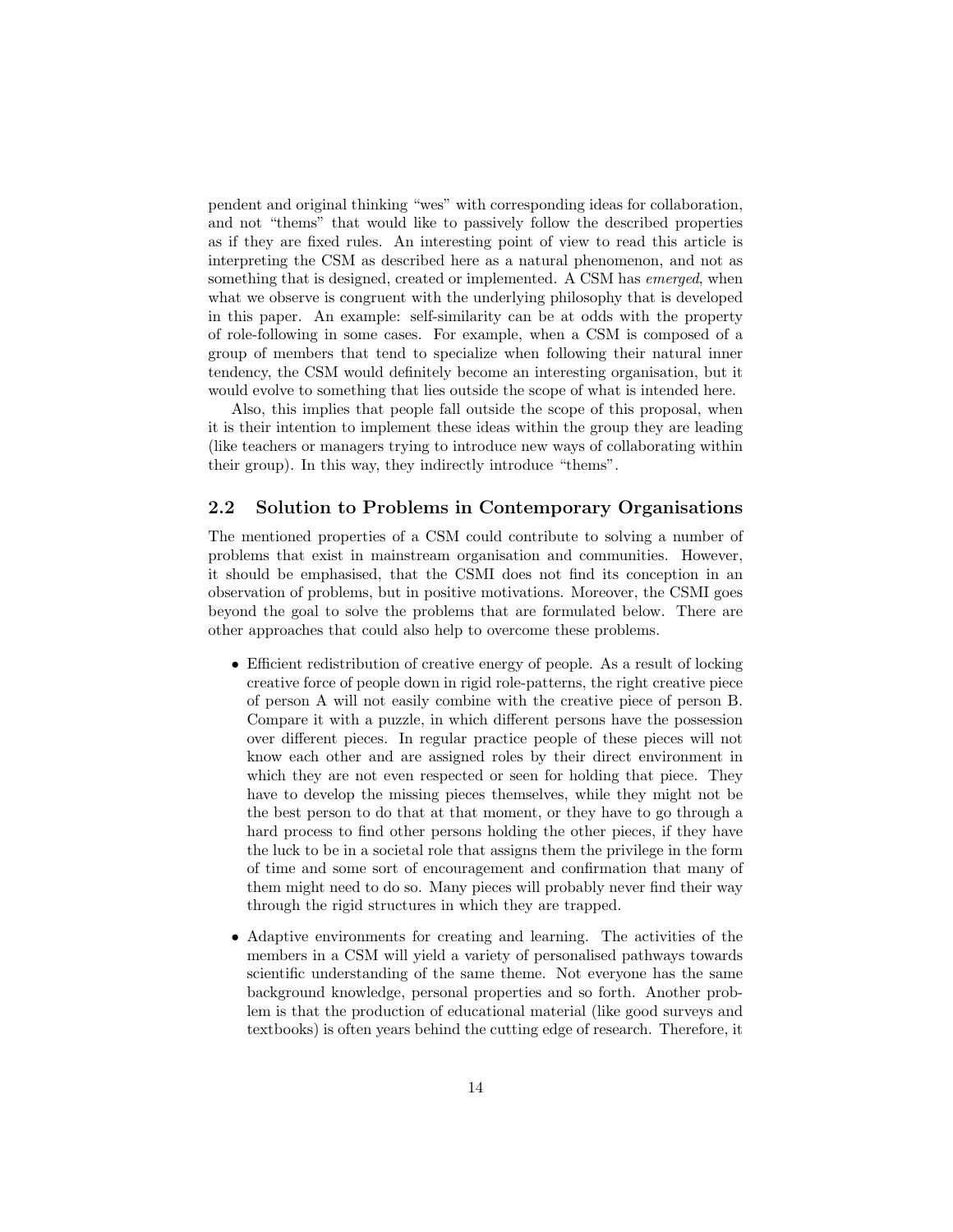would be a great advancement if multiple pathways would be provided towards the understanding of a specific theme, in a much more fine-grained way than in present days, and closely following the cutting edge. The growth of these multiple pathways would be achieved automatically as a consequence of the property of a *strong collective memory*  $(2.1.2)$  combined with the property of intensive reuse (2.1.4): every one going into a "theme" leaves a trace of side-effects, that are – in contrary to the conventional situation – always accessible for reuse by others. Note that this is reached without anyone at any point even playing the role of an educator. The role emerges from the post-connecting new purposes to the side-effects that members produced while exploring the theme.

• The experience gained by an individual that has operated in different roles will have a positive influence on the development of an enhanced insight in the way aspects of his surrounding world are interconnected. Such individuals are essential for a healthy and sustainable society.

#### 2.3 Information Technology

Although the properties of a CSM can in principle be formulated without mentioning information technology, it would be virtually impossible to bring their realisation within closer range without the use of this technology.<sup>4</sup> The essence of information technology is mechanised storage and manipulation of symbols. Networked information technology adds to this the possibility to access the result of these processes from anywhere. Paper can provide us with a means for storage, but accessibility is extremely low compared with digital information, and reorganisation is very laborious.

Information technology will play a fundamental enabling role in a CSM, among others because: it provides the means to record (externalisable) contributions of anyone permanently with a minimum of effort; it makes the complete collective record accessible for every member, no matter at which location they stay (= knowledge self-similarity, role-following); it allows for a quick reorganisation of contributions and stores previous stages of organisation automatically for reflection or unforeseen reuse  $(=$  intensive reuse property).

#### 2.4 Bootstrapping a CSM

A CSM can come into existen its own development, growing from embryonal stage to a mature form and needing toys (scientific research questions) to play with as material to grow and adjust itself. Playing with the toys are not a means within itself, the role they play in the opportunity for the (collective or individual) to grow is equally important.

<sup>&</sup>lt;sup>4</sup>I do not exclude possibilities like psi phenomena, for example telepathy or a collective consciousness. However, a fully developed form of the required psi phenomena does not seem to be available for most of us.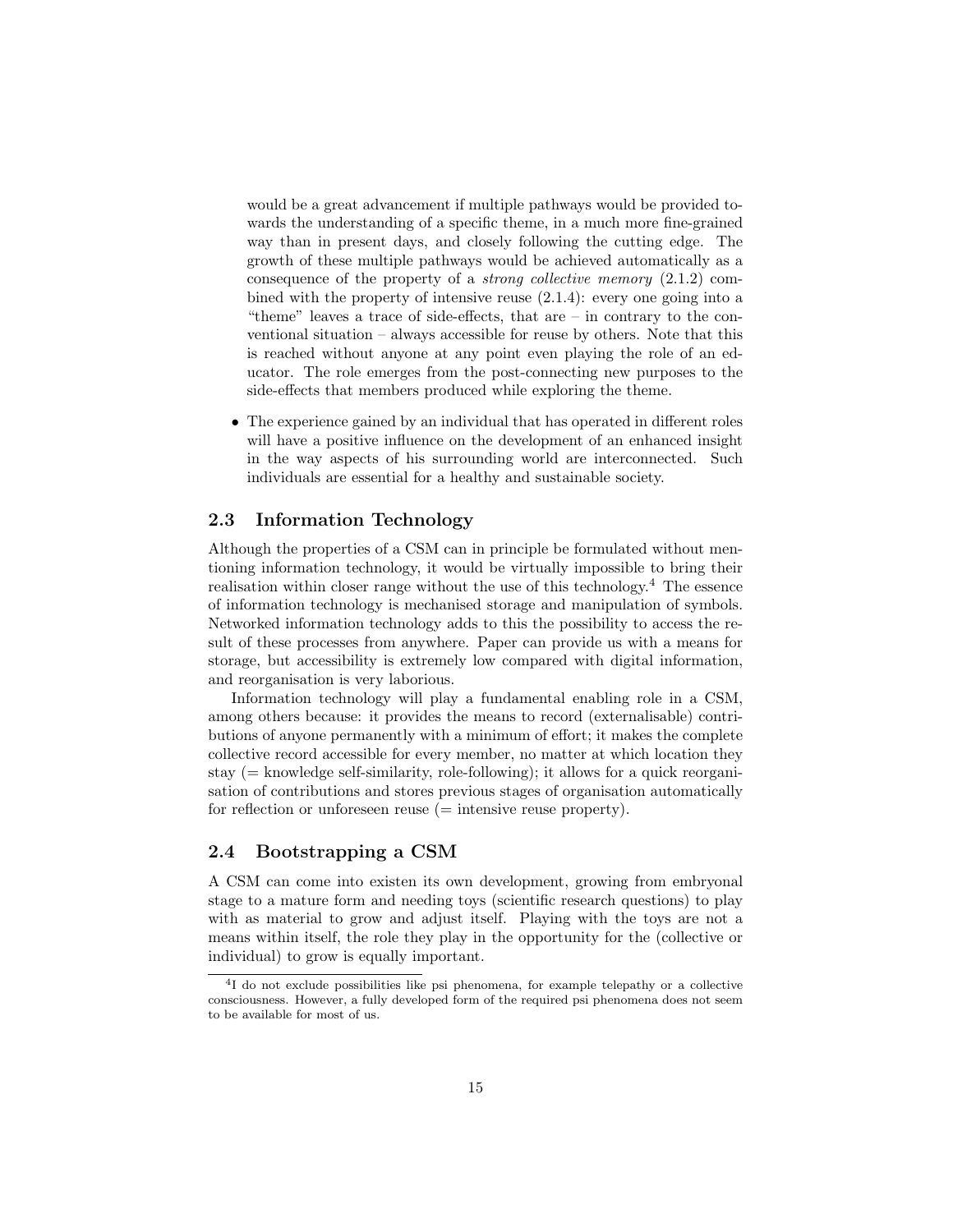In a centralised model, with followers and leaders, planning and design is much more important for the leaders. Bootstrapping is undesirable, because the followers are waiting for well-developed structures to be followed. Another possibility is a community with a minimum of structure, which is neither intended in a CSM. With self-similarity, every single part, up to each individual member, are actively involved in refining and structuring the whole organisation. Self-similarity implies that each single participant plays the role of manager.

#### 2.5 Related and Unrelated Work

#### 2.5.1 Building the Scientific Mind of the Learning Development Institute of Jan Visser

The CSMI can be brought in relation with the goals of the Learning Development Institute of Jan Visser in general and his "Building the Scientific Mind" (BtSM) project in particular. Visser defines the scientific mind as comprising ". . . attitudes and skills that disposition people to question the facts and critically challenge the giveness of any a priory knowledge and authority, and moreover represents a high level of aesthetic and moral conscience." [Visser, 2000]. It is only by conceiving the world as a unity through developing a conscience that relates different aspects of existence with each other, that we can make mindful decisions. Visser urges that the development of an integrative perspective on the world, of which a scientific mind is a part, is especially crucial in meeting the challenges of this century, more than ever before in human history. It might be the difference between reaching a sustainable society – or to go "vers l'abîme" as Morin puts it [Morin, 1997].

Morin stated "Our thought system, which permeates education from primary schools to universities, is a system that breaks down reality and renders our minds incapable of linking up the knowledge we are made to pigeonhole into disciplines. This hyper-specialisation of knowledge, which consists of carving out a single aspect from reality, can have considerable human and practical consequences in the case, for example, of infrastructure policies, which all too often neglect the social and human dimension. It also contributes towards dispossessing citizens of the right to take political decisions and transferring that privilege to experts." [Morin, 1997]. We can conclude that defragmentation of knowledge and mind, is what is considered by both Visser and Morin as a fundamental condition for the emergence of a sustainable society.

Two different relations can be uncovered between CSMI and defragmentation. Firstly, the CSMI can be seen as a case-study in the development of a collective (and not a fragmented) mind, in this case applied to the domain of scientific inquiry. The technological and behavioural dimension of a mature CSM could be of help for other collective minds in other domains (like music, arts, politics, engineering etc.). Secondly, it can be seen as a contribution to the development of a *scientific* mind, in the sense of TSM of Visser. This development of a scientific mind in citizens and societies as a whole, as argued before, is in itself a part of the process of defragmentation of society.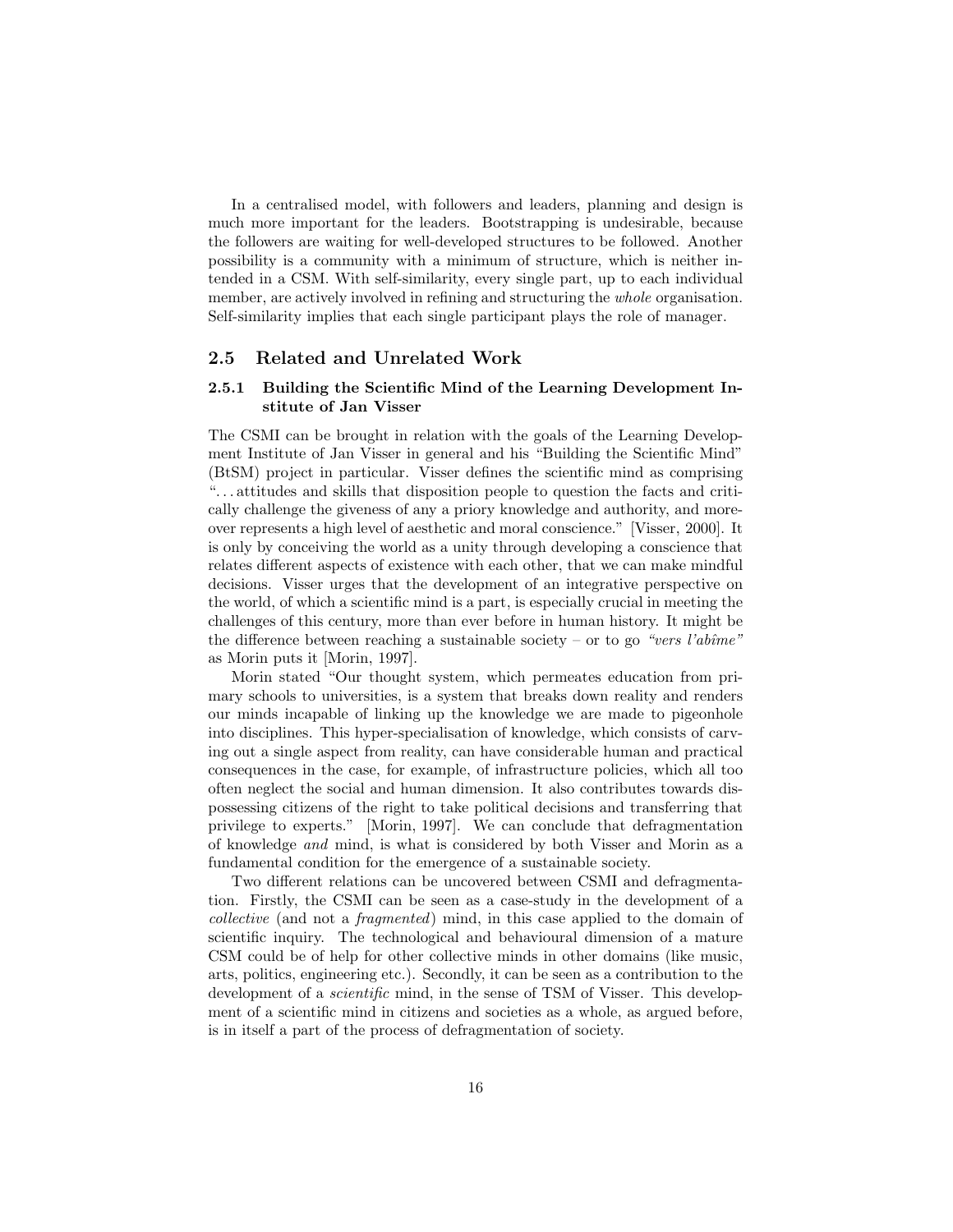Moreover, Visser formulates two important aims of the TSM. The first goal is "to raise the level of understanding of what the scientific mind entails and how it relates to, and is relevant for, multiple aspects of human endeavour, including, but not limited to, the advancement of scientific knowledge, insight, and know-how". The second aim is "to generate ideas and strategies about what the key conditions are that promote and facilitate the continual development of a scientific mindset as an essential ingredient – but not an isolated or exclusive component – of the human capability to deal with complex problems in context".

There is a positive relation between the two aforementioned aims and the CSM. A natural consequence of a CSM is a deepened understanding of what a scientific mind comprises. As the philosopher Bergson stated about metaphysics: "if metaphysics is possible, it can only be a laborious, and even painful, effort to remount the natural slope of the work of thought, in order to place oneself directly, by a kind of intellectual expansion, within the thing studied: in short, a passage from reality to concepts and no longer from concepts to reality." [Bergson, 1903]. Most people follow the natural slope in many processes of thinking within and beyond the borders of scientific inquiry. They model (or take over models of) reality, and integrate insights unconsciously to a great extent. Valuable insights are lost, and cannot be transferred easily to others. However, a CSM requires an externalisation of the scientific thinking process to enable a stronger collectiveness in thinking. This externalisation of thought prohibits following Bergson's "the natural slope of thought" to an important extent.

#### 2.5.2 The Difference Between CSM and Problem Based Communities

Problem based communities have things in common with a CSM, nevertheless, they differ in some fundamental respects. Just as is the case in a CSM, they provide participants with the opportunity to cross boundaries between disciplines. However, problem based communities derive their existence from a specific set of problems to solve, as opposed to a CSM, that regards problems only as one of the type of inputs to get engaged in a process of exploration and refinement. Soly based on its definition, a problem based community has no reason to stay in existence after their problems are solved.<sup>5</sup> This difference is clearly visible in the differences in desired properties of the collective memory. A problem based community does not strive for a strong collective memory like a CSM (see 2.1.2), but optimises the three dimensions (accessibility, duration and spreadedness) to the extent it helps them to solve their problems. For example, knowledge selfsimilarity does not have to be complete, if it is sufficient for arriving at the level of insight needed to solve the problem. A high turnover is extremely problematic for a CSM, because knowledge self-similarity can hardly be reached under that condition, while a problem based community would be willing to pay that

 $^{5} \mathrm{Of}$  course, this doesn't exclude the possibility that a problem based community derives a reason to continue its existence from its social context. But these are all circumstantial, and not included in the definition of "problem based".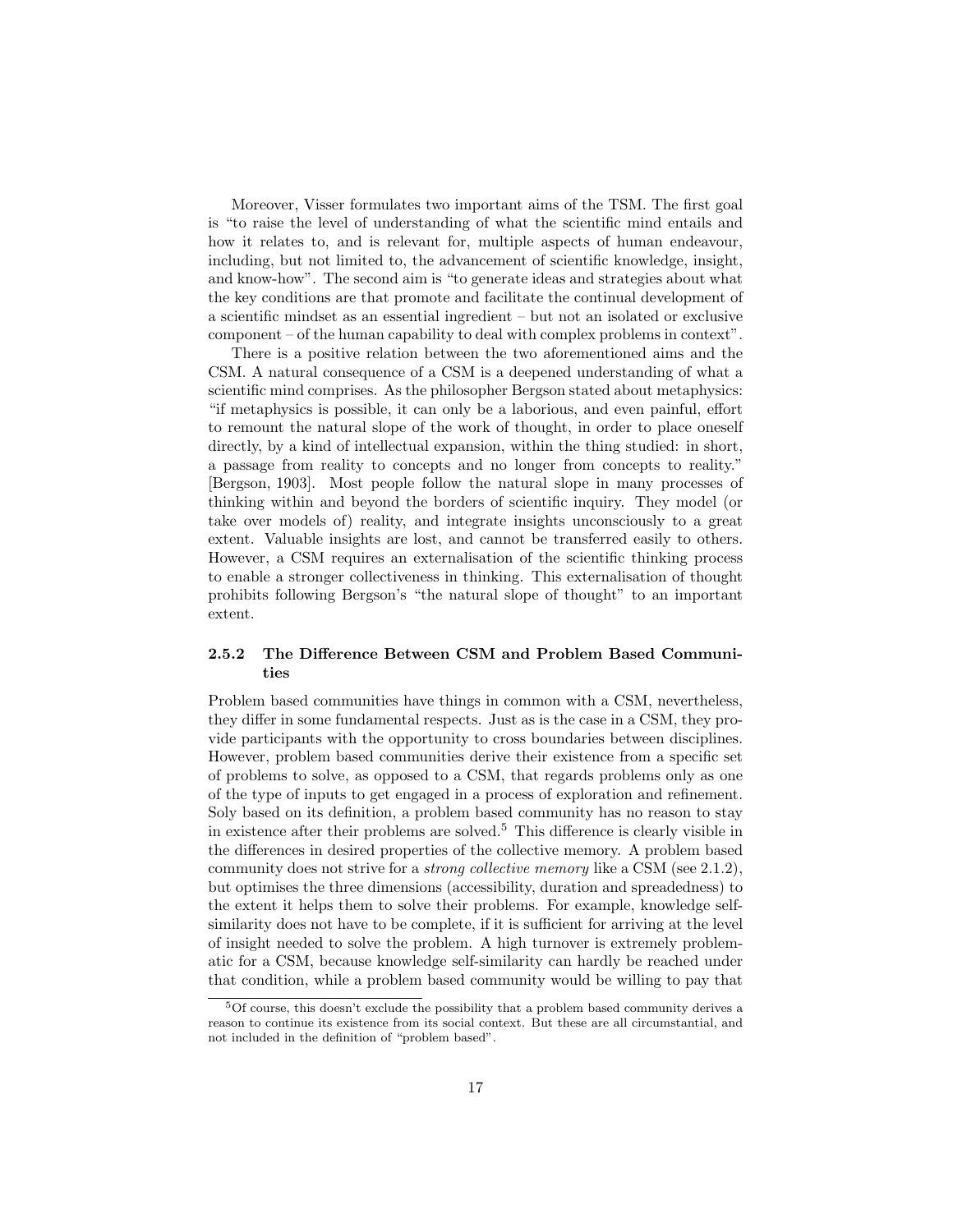price to come within closer range of the solution of their problem.

#### 2.5.3 The Difference Between CSM and Multi- or Transdisciplinary Research Teams

Multidisciplinary or transdisciplinary research teams are often implicitly problem based communities. They are often formed after people have discovered that solving specific type of problems requires crossing traditional boundaries between disciplines. For this reason they differ in the same way as problem based communities from a CSM (see previous subsection).

#### 2.5.4 The Difference Between CSM and Problem Oriented Societies

Many assume that the main driving force of (individuals and groups within) society is problem oriented. We will coin the term "problem oriented society for this perspective on society. A natural question that arises from this perspective is how to create an environment in which everyone can find the right piece of knowledge needed to solve the problems in his or her specific context. The difference between CSM and a problem oriented society, can again be pointed out by investigating the differences in the desired properties of the collective memory of a problem oriented knowledge society and that of a CSM. In the problem oriented knowledge society, we strive for an accessibility of 1, just as in a CSM, a high duration would also be preferred in both, but knowledge selfsimilarity is not relevant in the problem oriented knowledge society, where it is optimised in a CSM. Concretely: a member in a CSM would also make a "mental copy" of the knowledge gained by another member that is not needed for solving his or her specific problems, whereas members of a problem oriented knowledge society are not considered to be doing this. They are considered to be mainly or exclusively driven by solving the problems in their problem context, and not playing a part in the integration of knowledge.

## 3 Properties of Participants

As the introduction of this paper suggests, this proposal is both a first development of the notion of a CSM, as an invitation for participants to start a community that could grow into a CSM. The following list enumerates properties of matching participants. The list should not be read as a set of requirements, but rather as a mutual investigation to find out if there are matching conditions. You are invited to contact the author when you have questions, or if you would like to participate. Please suggest reading this paper to anyone who you think might be interested in participating.

• The participants are not interested in following the properties of the CSM as a set of fixed rules, but recognises her or his motivation and ideas in the underlying philosophy.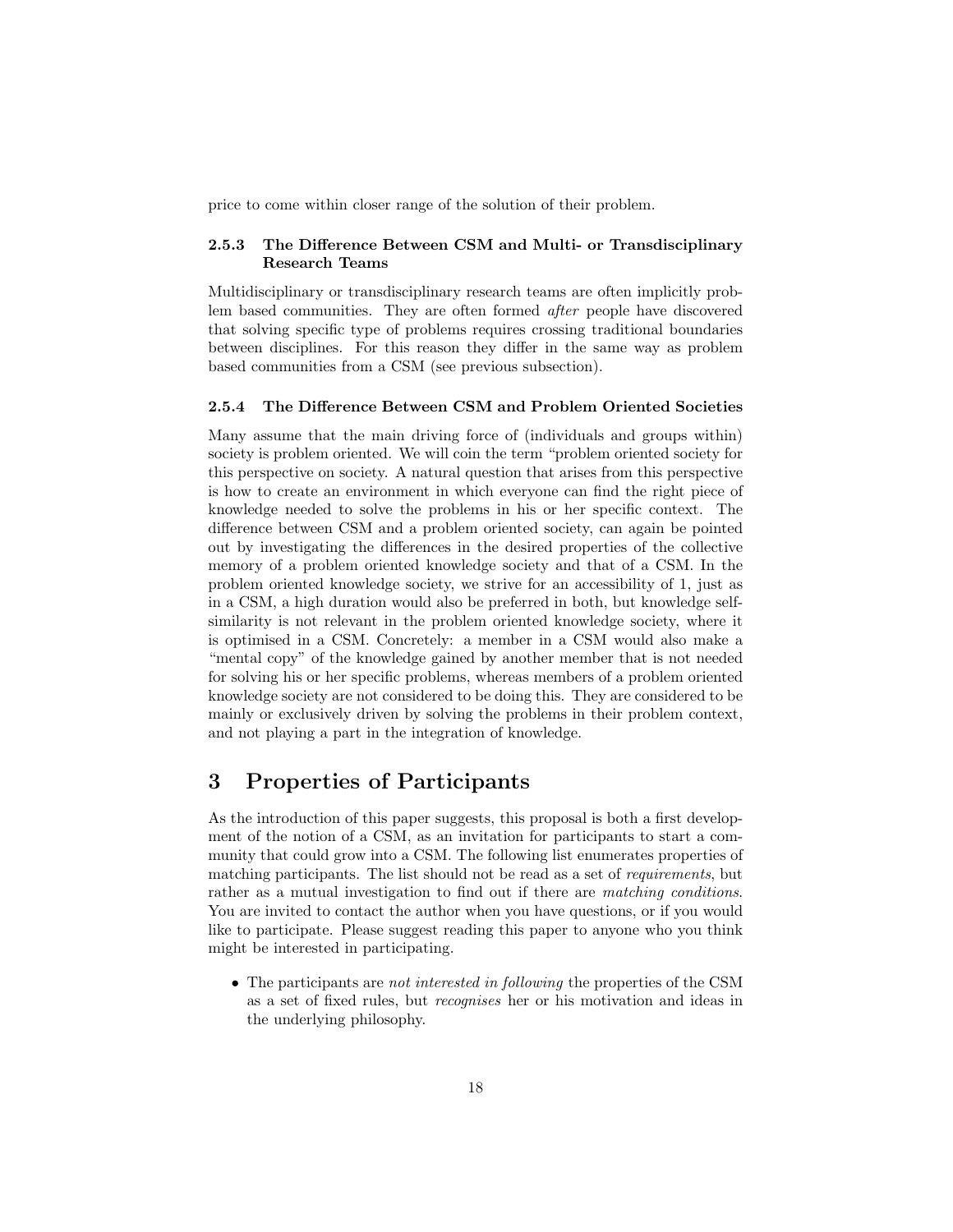- The participant, if he or she happens to have a leading position (like a teacher or a manager), does not intend to extend the CSM with the group he is leading (see 2.1.6 for an explanation.)
- The participants are at least equally interested in the construction of the CSM, as in the content of the specific chosen research-topic itself. Sometimes, a participator has to spend time to processes that will slow down the process of his or her individual penetration into the scientific topic, although it will be beneficiary for the CSM as a whole. An example is sharing and explicitising gained knowledge in relatively fine-grained level in a shared computer-environment. This will take time.
- The participant should have enough time available to dedicate to this project.
- A critical mind that is willing to look beyond established frontiers. It is easy to state a goal is reached with an uncritical mindset, but with doing this the real development stops. Not working roads have to be recognised sharply, and reached goals evaluated critically. On the other hand, it is also easy to dismiss the possibility of the realisation of aspects on the basis of challenges that seem to be insurmountable on first critical sight. The right roads have to be found.
- The participant is consistent with regard to communication and appointments, something which is especially crucial for the sustainability of a CSM, in which participants most probably will be living far from each other.

## 4 "Appetizers" for a CSM

Until now the CSMI has been defined on a high conceptual level. Since a CSM is a collective effort, all participators being developers of the system, this is exactly what is required (see also 2.1.6). However, a negative side-effect might be that without a tangible suggestion for where to start, there are too many interpretations possible. Firstly, this makes it hard to come to an initial coherency that is strong enough for providing a sense of unity among the participators. Secondly, abstract terms may lead to a gathering of individuals that in closer inspection do not seem to be so much on the same line. Thirdly, the concrete projects to start with are based on an ongoing survey study, and provide a head start for the community.

Nevertheless, they are put forward as suggestions, so it is possible to choose other appetizers depending on the future participants in a community that could evolve into a CSM.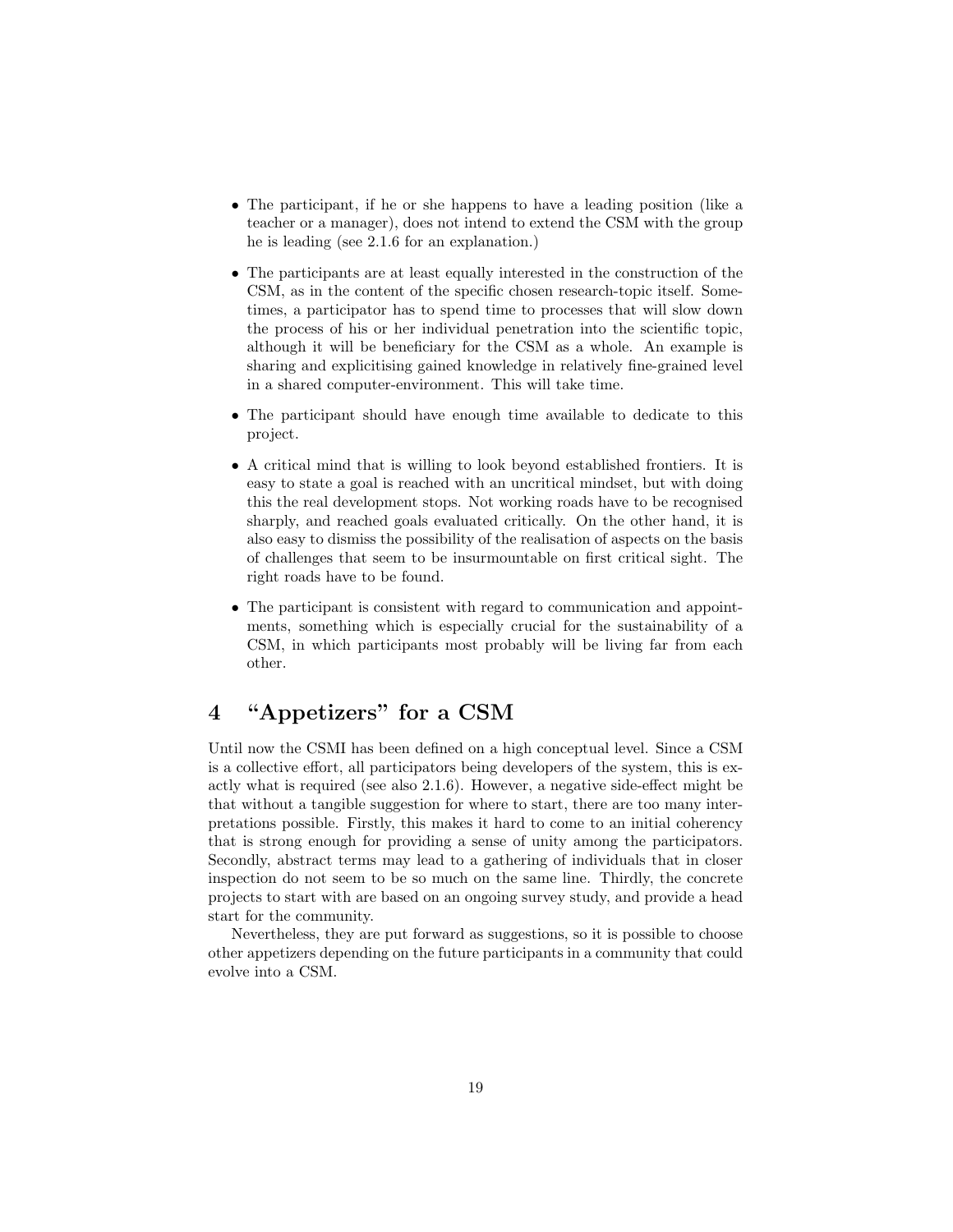#### 4.1 Appetizer I: Explicitised Argumentation on a Specific Scientific Topic

- Definition After selecting a scientific topic to explore (e.g. how to proof some mathematical problem, or a prediction for the possible future of Cuba after Fidel Castro) the CSM builds a knowledge-graph that is built and shared through a self-developed ICT-environment. The knowledge-graph contains nodes, which can represent concepts, and links between the nodes that describe their argumentative relations. For example: "A is a proof for B", or "B is inconsistent with C". This graph epitomizes the collective knowledge of the CSM about the subject at any stage. It is a result of individual members making their complete process of thinking about the topic as explicit as possible in this knowledge-graph, at the same time as making a "mental copy" of the incoming contributions of others. Given this basic structure, there are many parameters left open to explore, like:
	- 1. Which social behavioural mechanisms are needed to reach a shared vocabulary?
	- 2. How can we adapt our information communication technology to support it?
	- 3. What is the right way to explicitise the knowledge unambiguously?
- Connection With CSM-principles In fact, the knowledge-graph represents (an important part of) the collective memory of a CSM in a very tangible form. This allows for experimenting with almost all properties of a CSM (see 2.1):
	- Role-following and self-similarity: there are no fixed roles. Firstly, anyone is allowed to put in knowledge items (compare with role of "scientist"), or to read any of the other items (compare with "student" or "scientist" conducting a survey-study). This allows any member to contribute at the moment he or she receives a consideration or insight from his or her own natural internal mental processes after interaction with the knowledge-graph, instead of being forced to answer specific questions at specific moments of time. Secondly, not only the knowledge expressed by, but also the vocabulary of the system is developed by all participants. Thirdly, the system itself may be improved and adapted by any member while using it. (see 2.1.3 and 2.1.1).
	- Strong collective memory: knowledge items are put into the knowledge graph at whatever state they are in, and include considerations and incomplete thoughts and they are permanently accessible for any other member. Both provide handles to indicate to what extent knowledge self-similarity has been reached with respect to the chosen research topic (it can even be calculated automatically). (see 2.1.2).